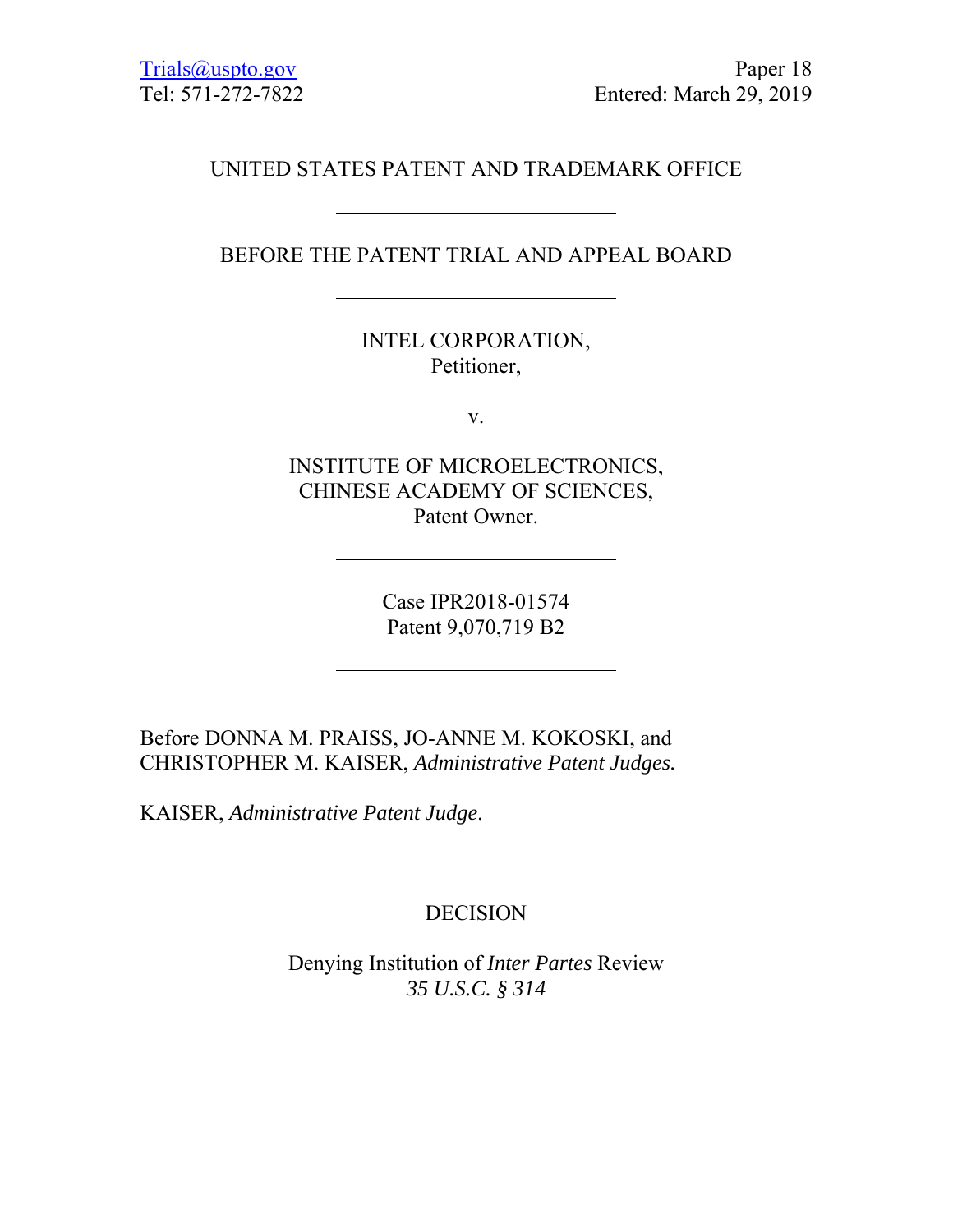#### INTRODUCTION

*A. Background* 

Intel Corporation ("Petitioner") filed a Petition (Paper 2, "Pet.") requesting an *inter partes* review of claims 1–3, 6, and 7 of U.S. Patent No. 9,070,719 B2 (Ex. 1001, "the '719 patent"). Institute of Microelectronics, Chinese Academy of Sciences ("Patent Owner") filed a Preliminary Response (Paper 11, "Prelim. Resp."). With our authorization, Petitioner filed a Reply to the Preliminary Response (Paper 16, "Reply"), and Patent Owner filed a Sur-Reply (Paper 17, "Sur-Reply").

We have authority to determine whether to institute an *inter partes* review. 35 U.S.C. § 314(b); 37 C.F.R. § 42.4(a). The standard for instituting an *inter partes* review is set forth in 35 U.S.C. § 314(a), which provides that an *inter partes* review may not be instituted unless "there is a reasonable likelihood that the petitioner would prevail with respect to at least 1 of the claims challenged in the petition."

After considering the Petition, the Preliminary Response, and the evidence of record, we determine that Petitioner has not shown a reasonable likelihood of prevailing with respect to at least one challenged claim. Accordingly, we do not institute *inter partes* review of any claim of the '719 patent on the grounds asserted in the Petition.

#### *B. Related Matters*

The parties do not identify any judicial or administrative proceeding that would affect or be affected by a decision in this proceeding. Pet. 3; Paper 3, 1.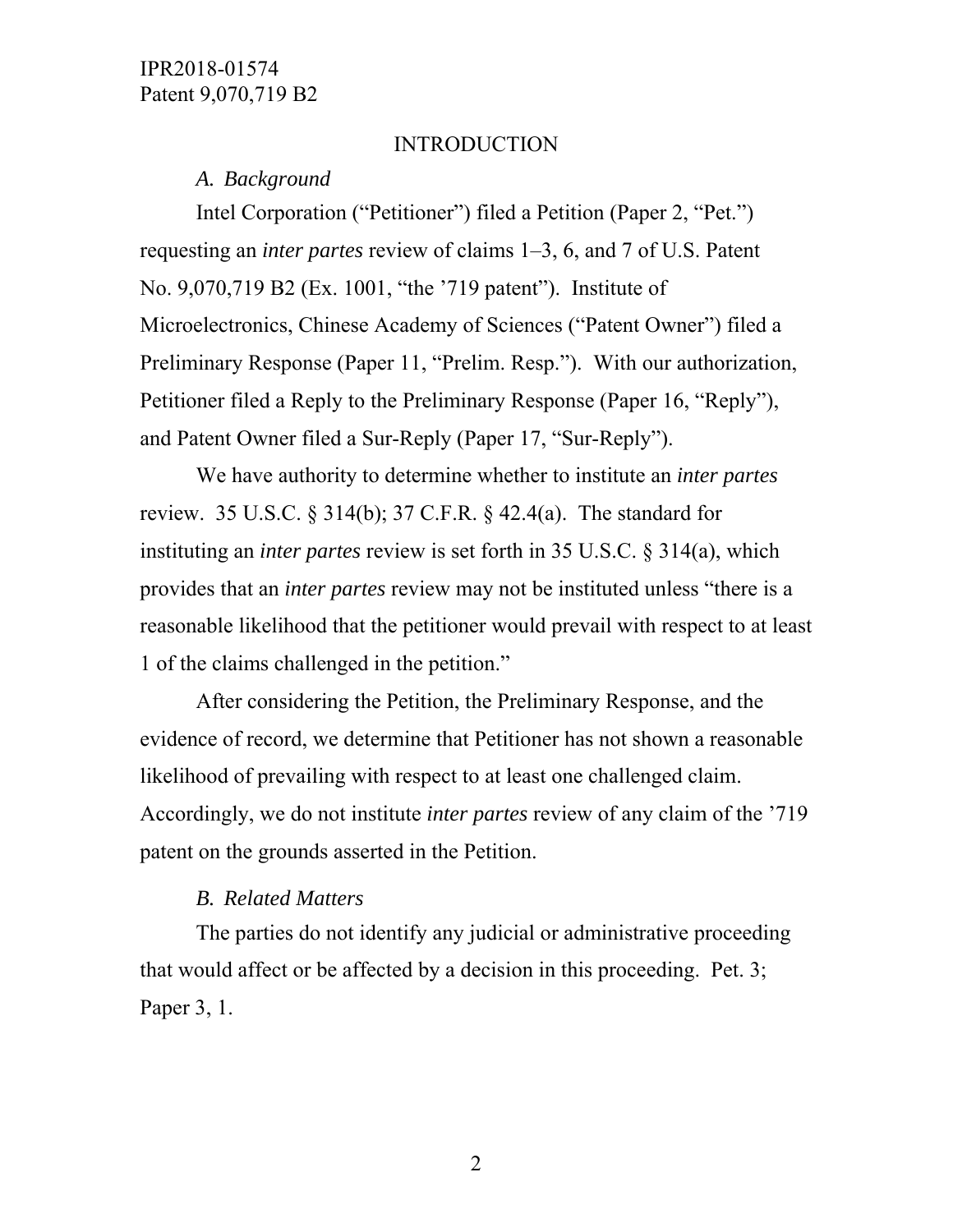# *C. The Asserted Grounds of Unpatentability*

Petitioner contends that claims 1–3, 6, and 7 of the '719 patent are unpatentable based on the following grounds (Pet.  $30-87$ ):<sup>1</sup>

| <b>Statutory</b> | <b>Basis</b>                    | <b>Challenged Claim(s)</b> |
|------------------|---------------------------------|----------------------------|
| Ground           |                                 |                            |
| \$102            | Liaw <sup>2</sup>               | 1, 2, and $6$              |
| \$103(a)         | Liaw and $Kim3$                 |                            |
| \$103(a)         | Okuno <sup>4</sup> and Liaw     | $1-3$ and 6                |
| \$103(a)         | Okuno, Liaw, and Kim            | 7                          |
| \$103(a)         | Mandelman <sup>5</sup> and Liaw | $1-3$ and 6                |
| \$103(a)         | Mandelman, Liaw, and Kim        |                            |
| \$103(a)         | Okuno and Chang $6$             | $1-3$ and 6                |
| 103(a)           | Okuno, Chang, and Kim           |                            |

# *D. The '719 Patent*

 $\overline{a}$ 

The '719 patent, titled "Semiconductor Device Structure, Method for Manufacturing the Same, and Method for Manufacturing Fin," issued on June 30, 2015. Ex. 1001, at [45], [54]. The '719 patent relates to "fin transistor structures such as Fin Field Effect Transistors (FinFETs)." *Id.* at 1:27–29. According to the patent, "as device feature sizes are becoming

<sup>&</sup>lt;sup>1</sup> Petitioner also relies on a Declaration from Dr. Scott Thompson. Ex. 1002.

<sup>&</sup>lt;sup>2</sup> Liaw et al., U.S. Patent No. 9,362,290 B2, issued June 7, 2016 (Ex. 1003, "Liaw").

<sup>&</sup>lt;sup>3</sup> Kim et al., US 2006/0175669 A1, published Aug. 10, 2006 (Ex. 1010, "Kim").

<sup>4</sup> Okuno, US 2009/0309141 A1, published Dec. 17, 2009 (Ex. 1005, "Okuno").

<sup>5</sup> Mandelman et al., US 2008/0251934 A1, published Oct. 16, 2008 (Ex. 1006, "Mandelman").

<sup>6</sup> Chang, U.S. Patent No. 7,335,583 B2, issued Feb. 26, 2008 (Ex. 1004, "Chang").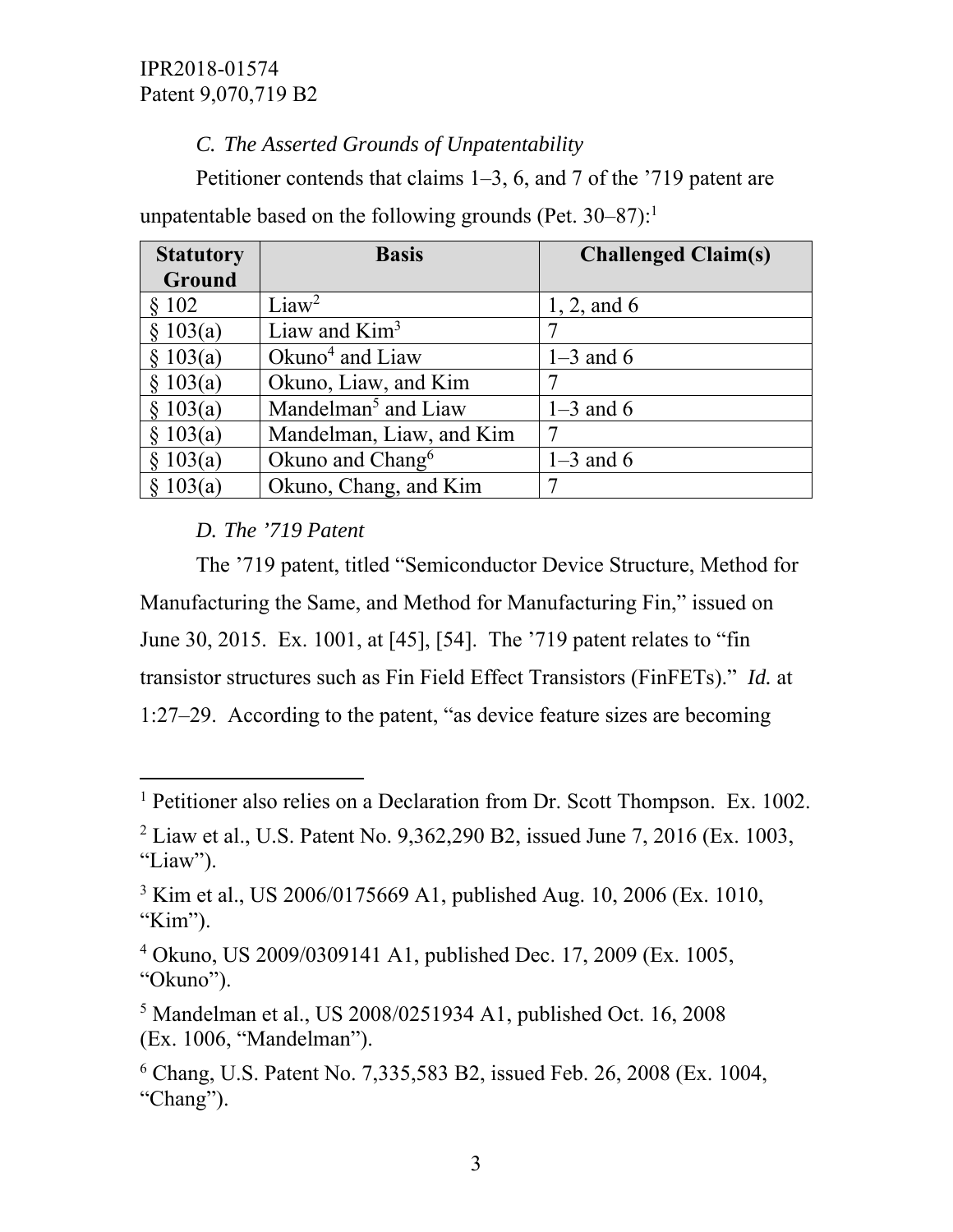smaller continuously, it is more difficult to make gate electrodes for the fin transistors." *Id.* at 1:66–2:1. In particular, "[a]ccording to the conventional process," after a gate line is cut into separate gate electrodes, "processes such as dielectric spacer formation should be performed." *Id.* at 5:1–3. This "conventional process" is illustrated in Figure 8 of the '719 patent, which is reproduced below:





*Id.* at Fig. 8. Figure 8 "is a diagram schematically showing a gate electrode and a gate spacer surrounding the gate electrode as a result of the conventional process." *Id.* at 3:13–15. In Figure 8, several gate electrodes 204 cross several fins 202, with dielectric spacers 207 "surrounding the respective gate electrodes." *Id.* at 5:3–5. Because the dielectric spacers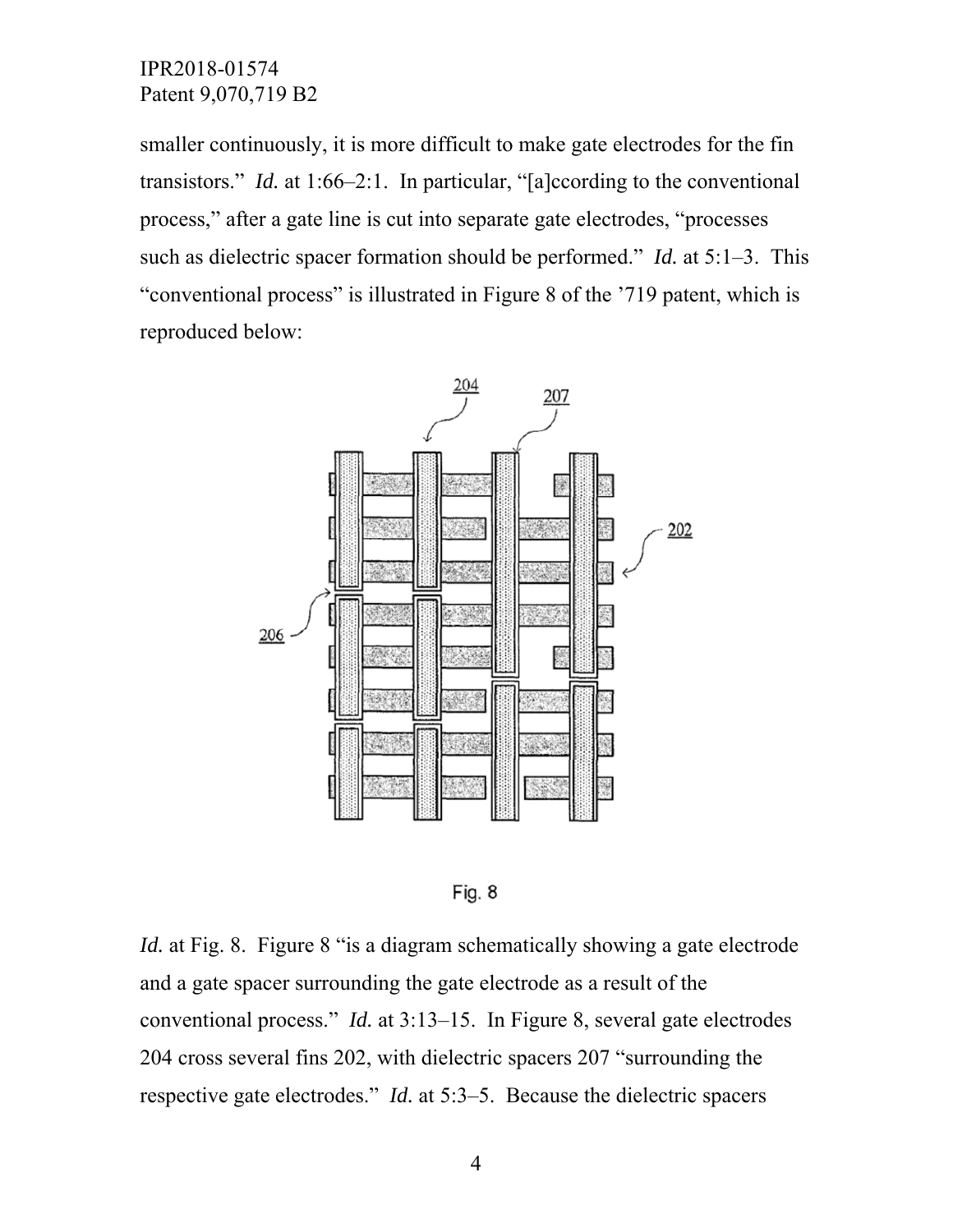surround each gate electrode separately, "the material of the spacers will enter into the cuts 206" between the gate electrodes. *Id.* at 5:10–12. The '719 patent notes that forcing the dielectric material into these cuts "will impact the profile of the dielectric spacers," potentially causing voids to form in the dielectric material that may "cause defects such as shorts in subsequent processes." *Id.* at 5:12–20.

The '719 patent describes a process for avoiding the problems that can be caused by the conventional process. *Id.* at 5:29–30. This process involves forming a dielectric spacer layer surrounding the gate lines before the gate lines "are cut off at predetermined positions . . . to achieve interdevice electrical isolations." *Id.* at 6:11–48. The result of this process is depicted in Figure 11(a) of the '719 patent, which is reproduced below:

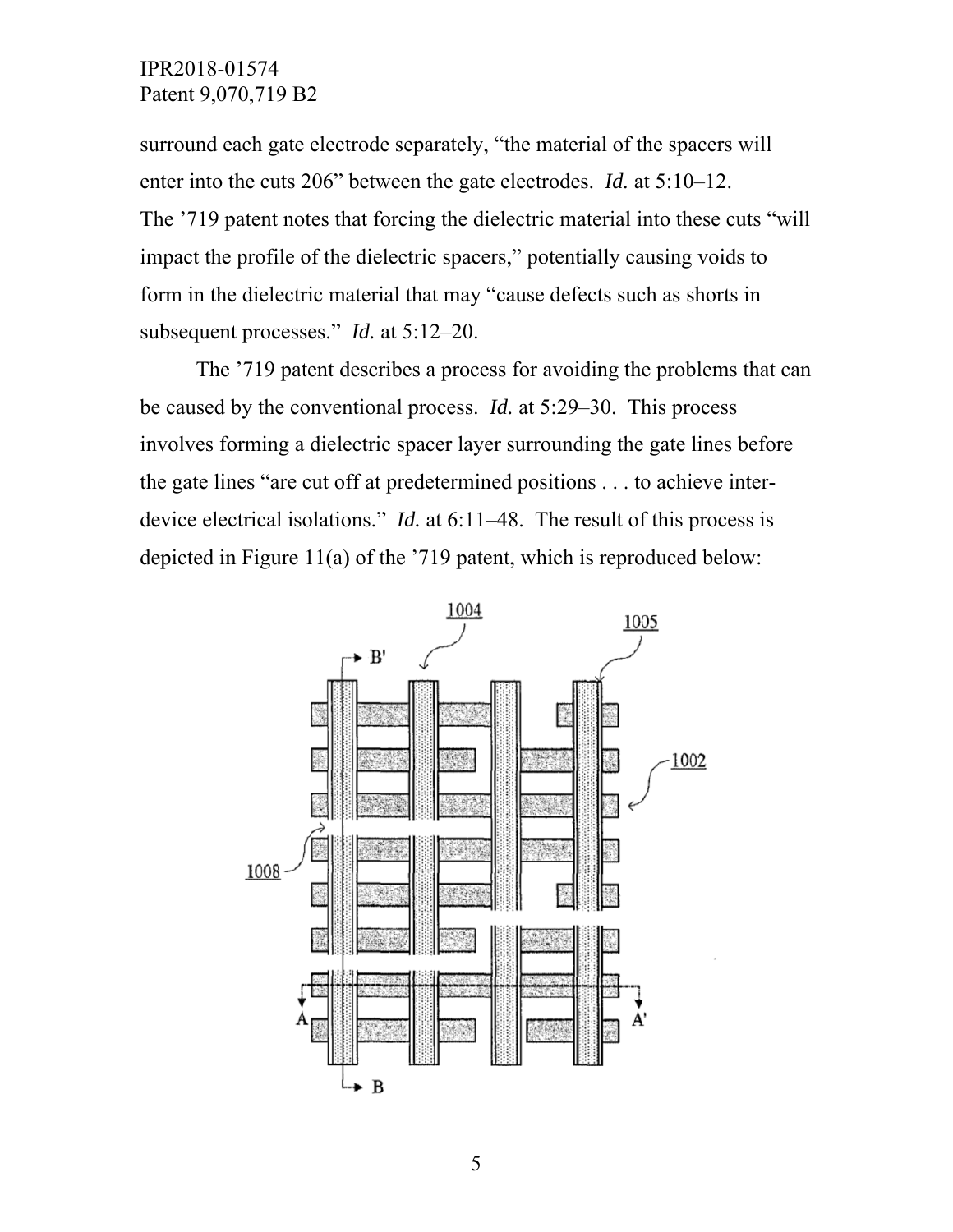*Id.* at Fig. 11. Figure 11(a) "is a top view" of one step in "a process flow for manufacturing a semiconductor device structure according to a first embodiment of the present disclosure." *Id.* at 3:16–20. In Figure 11(a), several gate electrodes 1004 cross several fins 1002. Each gate electrode has dielectric spacer 1005 on its long lateral surfaces, with no dielectric spacer located in cuts 1008 that separate the gate electrodes. *Id.* at 6:44–51.

### *E. Illustrative Claim*

Claims 1–3, 6, and 7 of the '719 patent are challenged. Claim 1 is independent and illustrative; it recites:

> 1. A method for manufacturing a semiconductor device structure, comprising:

forming a fin in a first direction on a semiconductor substrate;

forming a gate line in a second direction, the second direction crossing the first direction on the semiconductor substrate, and the gate line intersecting the fin with a gate dielectric layer sandwiched between the gate line and the fin;

forming a dielectric spacer surrounding the gate line; and

performing inter-device electrical isolation at a predetermined position after forming the dielectric spacer, wherein isolated portions of the gate line form independent gate electrodes of respective devices.

Ex. 1001, 10:19–32.

## ANALYSIS

#### *A. Claim Construction*

In an *inter partes* review, we construe claim terms in an unexpired patent according to their broadest reasonable construction in light of the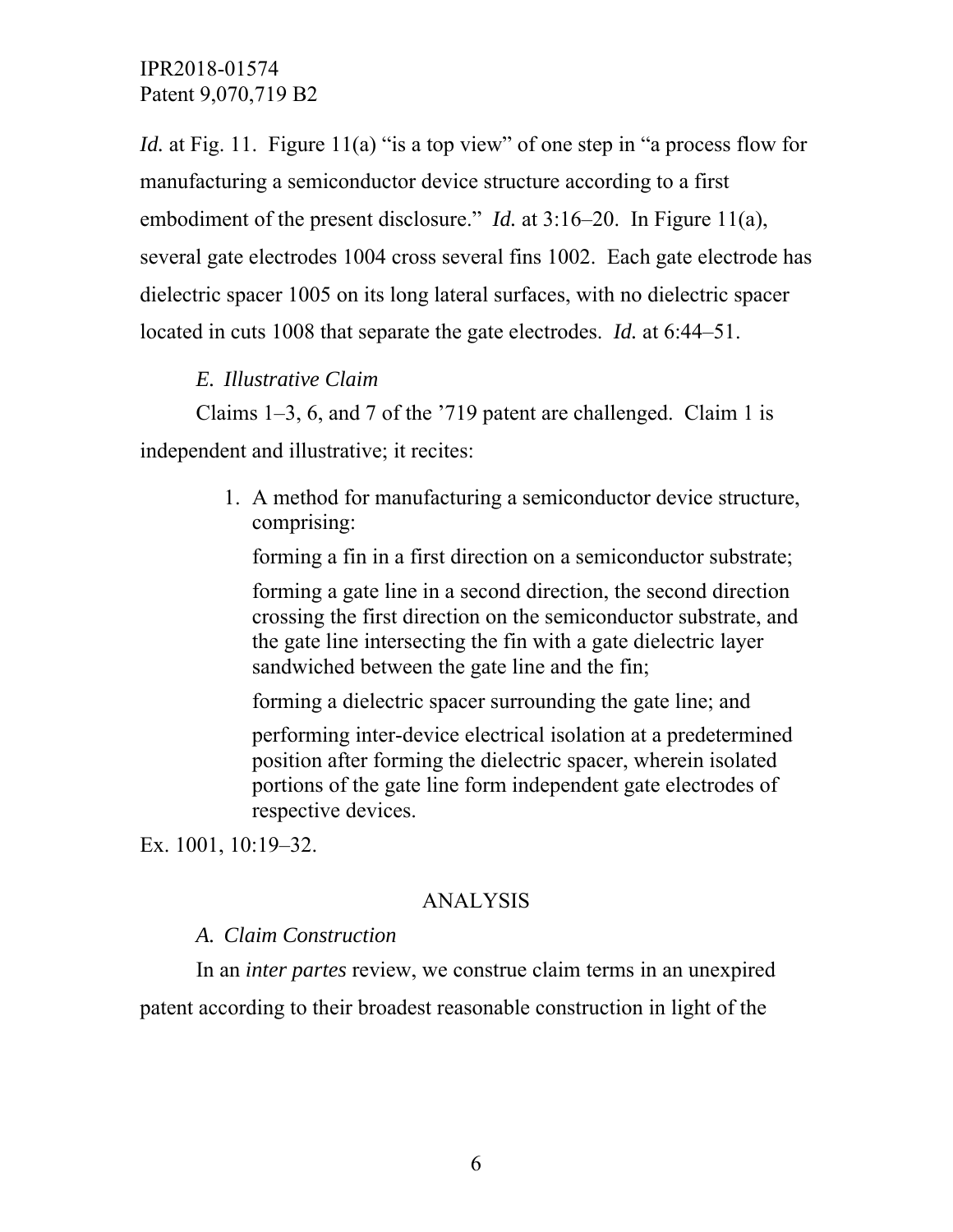l

specification of the patent in which they appear.<sup>7</sup> 37 C.F.R.  $\S$  42.100(b) (2016). Claim terms generally are given their ordinary and customary meaning, as would be understood by one of ordinary skill in the art in the context of the entire disclosure. *In re Translogic Tech., Inc.*, 504 F.3d 1249, 1257 (Fed. Cir. 2007). Only terms which are in controversy need to be construed, and then only to the extent necessary to resolve the controversy. *Vivid Techs., Inc. v. Am. Sci. & Eng'g, Inc.*, 200 F.3d 795, 803 (Fed. Cir. 1999).

Petitioner does not request an explicit construction for any of the claim terms. Patent Owner argues that we should construe the term "a dielectric spacer surrounding the gate line." Prelim. Resp. 9–10. Specifically, Patent Owner argues that we should interpret this phrase as "forming a dielectric spacer enclosing the gate line on all side surfaces." *Id.* Petitioner does not argue to the contrary, Pet. 1–87, and Petitioner appears tacitly to accept this construction, because Petitioner argues that the asserted prior-art references disclose the formation of dielectric spacers enclosing gate lines on all side surfaces. *See, e.g.*, Pet. 34 ("Because sidewall spacers on the long lateral sides and the ends of the gate line are on substantially vertical surfaces, the etching technique disclosed in Liaw and Mandelman [which removes material from horizontal surfaces while leaving material in place on vertical surfaces] resulted in sidewall spacers surrounding the gate lines."). Moreover, Patent Owner's proposed construction is consistent with

 $<sup>7</sup>$  A recent amendment to this rule does not apply here, because the Petition</sup> was filed before November 13, 2018. *See* "Changes to the Claim Construction Standard for Interpreting Claims in Trial Proceedings Before the Patent Trial and Appeal Board," 83 Fed. Reg. 51,340 (Oct. 11, 2018) (to be codified at 37 C.F.R. pt. 42).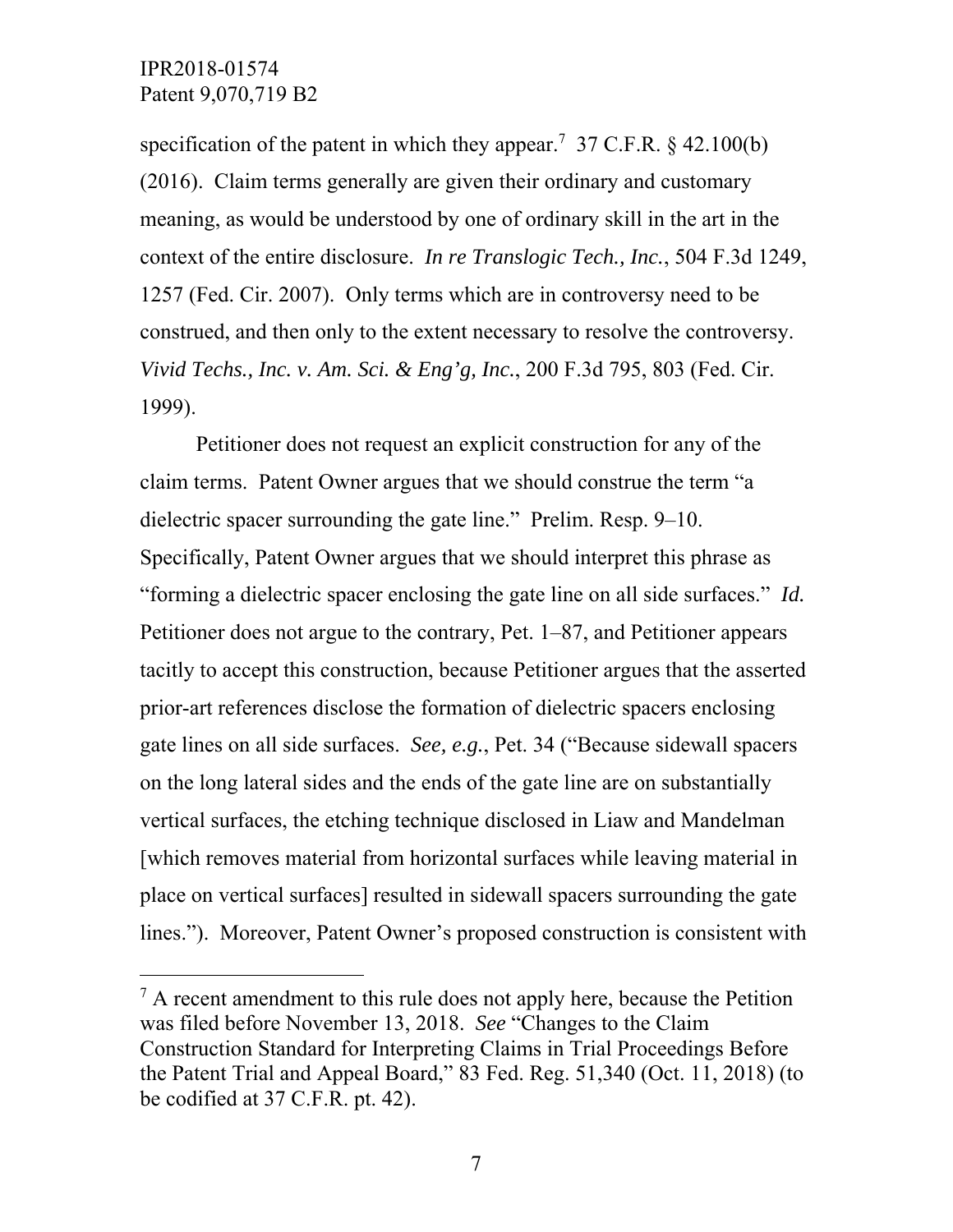the language of the '719 patent. Ex. 1001, 6:18–21 ("dielectric spacer layer 1005 is formed on opposite lateral outer sides of the respective gate lines 1004 in the horizontal direction of the figure, besides those formed at the ends of the gate lines 1004 in the vertical direction of the gate line"). Accordingly, on the present record, we adopt Patent Owner's proposed construction, and we interpret "a dielectric spacer surrounding the gate line" as "forming a dielectric spacer enclosing the gate line on all side surfaces."

#### *B. Alleged Anticipation by Liaw*

Petitioner argues that claims 1, 2, and 6 of the '719 patent are anticipated by Liaw. Pet. 30–38.

#### *1. Liaw*

Liaw relates to "[a] system and method for a memory cell layout." Ex. 1003, at [57]. According to Liaw, "[f]undamental limitations involved with the lithographic process limit its usefulness in forming fins and gate electrodes as FinFETs are scaled to smaller and smaller dimensions." *Id.* at 1:28–34. Liaw discloses a means of "solv[ing] or circumvent[ing]" this problem by manufacturing "an SRAM cell layout . . . using dummy layers and spacers." *Id.* at 1:41–44. As an optional step in its process, Liaw discloses "the formation of permanent spacers . . . by blanket depositing a spacer layer" and then "anisotropically etching to remove the spacer layer from the horizontal surfaces of the structure." *Id.* at 7:25–38. Similarly, Liaw discloses forming "first spacers 211 . . . by blanket depositing a spacer layer . . . over the previously formed structure" and then "anisotropically etching and removing the spacer layer 210 from the horizontal surfaces of the structure." *Id.* at 3:61–4:6. Although Liaw does not illustrate the optional step of forming permanent spacers, *id.* at 7:25–26, it does illustrate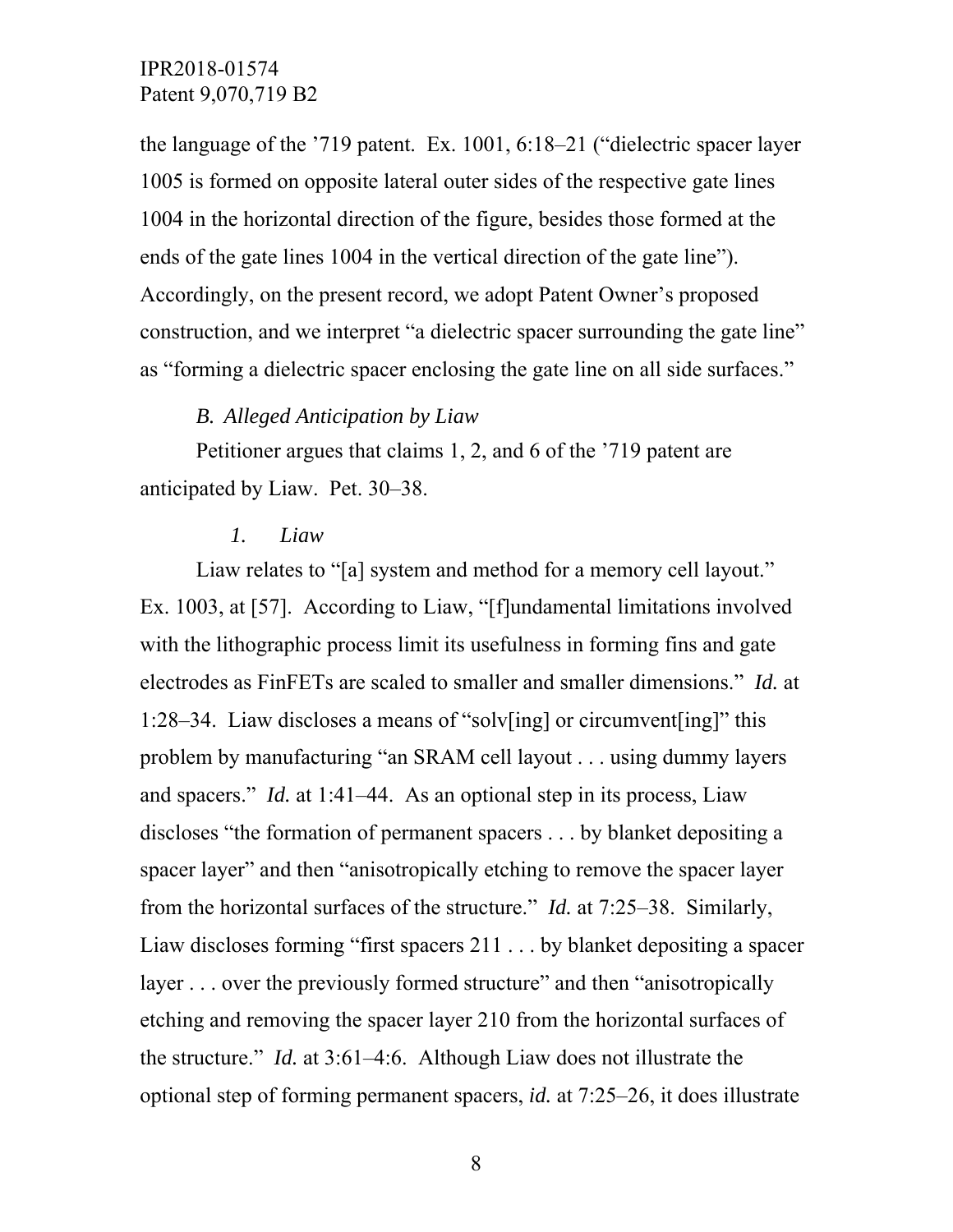the formation of first spacers 211. This process is illustrated in Figures 2B and 2C, which are reproduced below:



Figure 2C

*Id.* at Figs. 2B, 2C. Figures 2B and 2C depict a portion of a process for forming "a fin in accordance with an embodiment" of Liaw. *Id.* at 2:20–21. Specifically, these figures "illustrate a cross-sectional view and a plan view, respectively, of the formation of a first dummy layer 207, a second dummy layer 209, and first spacers 211." *Id.* at 3:34–36. Figure 2B depicts the blanket deposition of spacer layer 210 over dummy layers 207 and 209, and Figure 2C depicts spacer layer 210 covering both the long lateral surfaces and the end faces of dummy layers 207 and 209. *Id.* at 3:61–65. Figures 2B and 2C both depict spacers 211, created by anisotropically etching spacer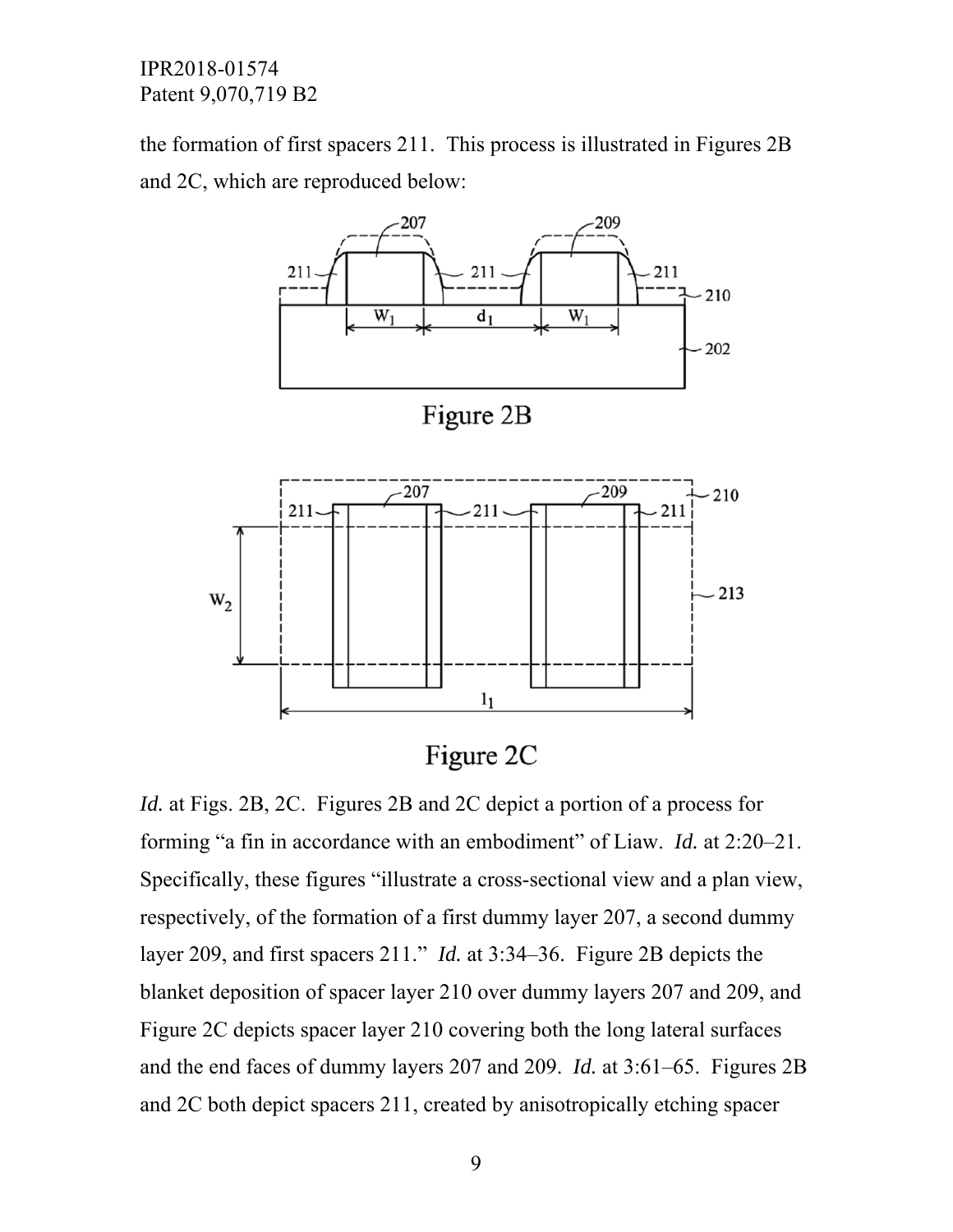l

layer 210, only on the long lateral surfaces of dummy layers 207 and 209, and not on the end faces of those layers. *Id.* at 4:4–6.

#### *2. Analysis*

Independent claim 1 recites "forming a dielectric spacer surrounding the gate line." Ex. 1001, 10:19–32. As discussed above, we interpret this limitation as "forming a dielectric spacer enclosing the gate line on all side surfaces." Thus, claim 1 requires the formation of a dielectric spacer on all side surfaces of the gate line, including both the long lateral surfaces of the gate line and the end faces of the gate line.<sup>8</sup> Because claims 2 and 6 depend from claim 1, they include the limitations of claim 1. 37 C.F.R. § 1.75(c); Ex. 1001, 10:33–51.

Petitioner argues that Liaw discloses the formation of such a dielectric spacer. Pet. 33–34. Specifically, Petitioner argues that Liaw's disclosure of "the formation of permanent spacers" by "blanket depositing a spacer layer" and then anisotropically etching that layer is a disclosure of the formation of a dielectric spacer on all side surfaces of the gate line. *Id.* at 33 (citing Ex. 1002 ¶¶ 222–223; Ex. 1003, 7:25–38). According to Petitioner, the "blanket deposition [disclosed in Liaw] placed sidewall spacer material on all sides of the gate line," and the removal of material by anisotropic etching

<sup>&</sup>lt;sup>8</sup> A gate line or similar raised rectangular structure built on the upper surface of a substrate has four lateral surfaces: two long lateral surfaces, which Petitioner refers to as "long lateral sides," Pet. 34, and two short lateral surfaces at right angles to the long lateral surfaces. To avoid confusion, except when quoting evidence or filings in this proceeding, we refer to the long lateral surfaces as "long lateral surfaces" and to the short lateral surfaces as "end faces." When referring collectively to the collection of all short and long lateral surfaces, we use the term "all side faces."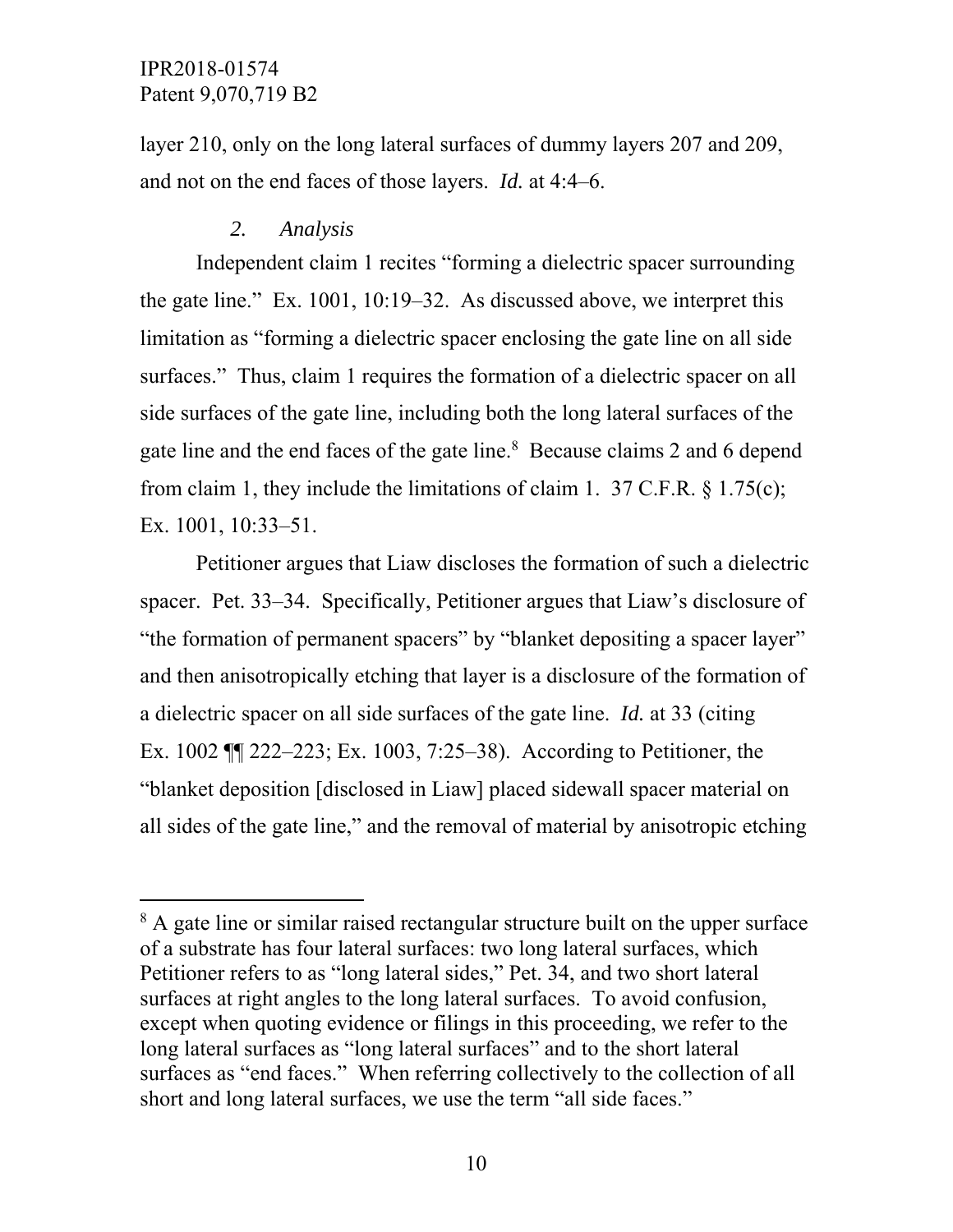removed material only from the horizontal surfaces, leaving material on both the long lateral surfaces and the end faces of the gate line. *Id.* Moreover, Petitioner argues, the fact that the Liaw process of blanket deposition followed by anisotropic etching is the same as the process described in the '719 patent for forming dielectric spacers means that the Liaw process must produce the same result as the '719 patent's process: a dielectric spacer surrounding the gate line. *Id.* at 33–34 (citing Ex. 1001, 6:11–17, 8:5; Ex. 1002 ¶¶ 224–229).

Patent Owner argues that Petitioner has not shown sufficiently that Liaw's permanent spacers surround Liaw's gate line. Prelim. Resp. 13–15. Specifically, Patent Owner argues that Petitioner has not shown sufficiently that, in Liaw's process, permanent spacers are formed on the end surfaces of the gate line. *Id.*

We agree with Patent Owner. Petitioner's argument rests on the idea that all processes that involve blanket deposition of a dielectric spacer layer over a gate line followed by anisotropic etching to remove spacer material from horizontal surfaces will result in spacer material being present on the vertical end faces of the gate line. Pet. 33–34. For example, Dr. Thompson, Petitioner's declarant, testifies that "[b]lanket deposition [in general] is a process in which the sidewall spacer material is laid across the entire circuit structure, including around all sides of and on top of any gate line found on top of the substrate." Ex. 1002 ¶ 223. Dr. Thompson also testifies that "[t]he term 'blanket' is used because the sidewall spacer material covers every exposed surface in the semiconductor substrate being processed." *Id.* Because the material is placed on every surface, and because anisotropic etching removes the material only from the horizontal surfaces of the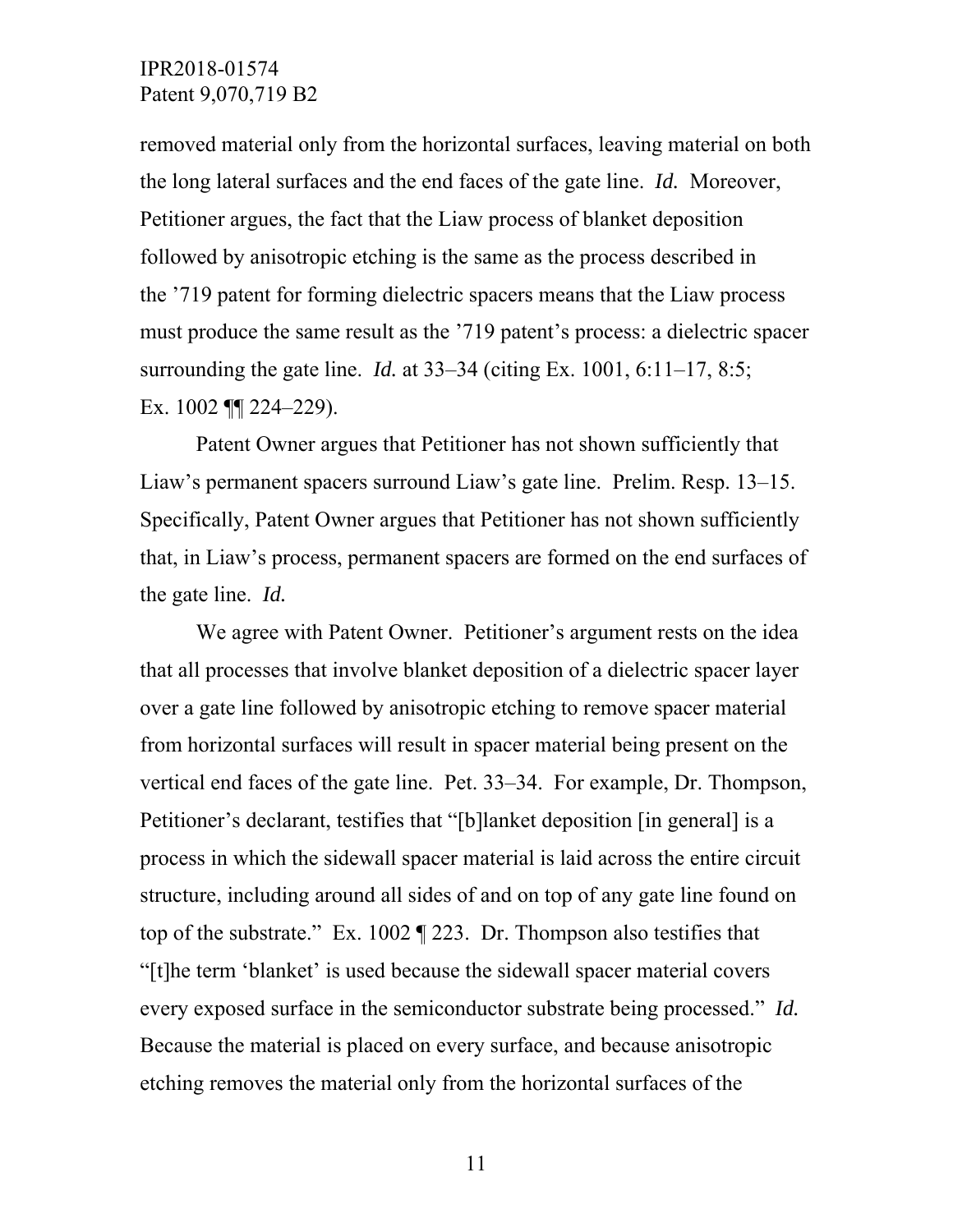structure, Dr. Thompson testifies that the process of blanket deposition followed by anisotropic etching must leave spacer material on all vertical surfaces, including the end faces of the gate line. *Id.*

But Liaw itself contradicts this testimony. Liaw discloses a method for forming "first spacers 211" on dummy layers 207 and 209. Ex. 1003, 3:61–4:6, Figs. 2B, 2C. As with Liaw's process for forming permanent spacers, on which Petitioner relies, this process involves "blanket depositing a spacer layer over the previously formed structure," and "anisotropically etching and removing the spacer layer 210 from the horizontal surfaces of the structure." *Id.* at 3:61–4:6. The blanket deposition covers at least one end of each dummy layer. *Id.* at Fig. 2C (depicting spacer layer 210 as covering one end of dummy layers 207 and 209). The spacers formed by this process, however, are formed only on the long lateral surfaces of the dummy layers, and not on the end faces of the dummy layers. *Id.* at Figs. 2C, 2E, 2G. Thus, despite Dr. Thompson's testimony, it is not necessarily the case that all processes involving blanket deposition of spacer material over a gate line followed by anisotropic etching of that material necessarily leave spacer material on all side surfaces of the gate line, including the end faces. Accordingly, simply showing that Liaw discloses a process of spacer formation in which spacer material is blanket deposited over a gate line and then anisotropically etched is not sufficient to show that Liaw discloses a process of spacer formation that results in spacer material being placed on all side surfaces of the gate line.

Because Petitioner has not shown sufficiently that Liaw discloses "forming a dielectric spacer surrounding the gate line," we conclude that Petitioner has not established a reasonable likelihood of prevailing in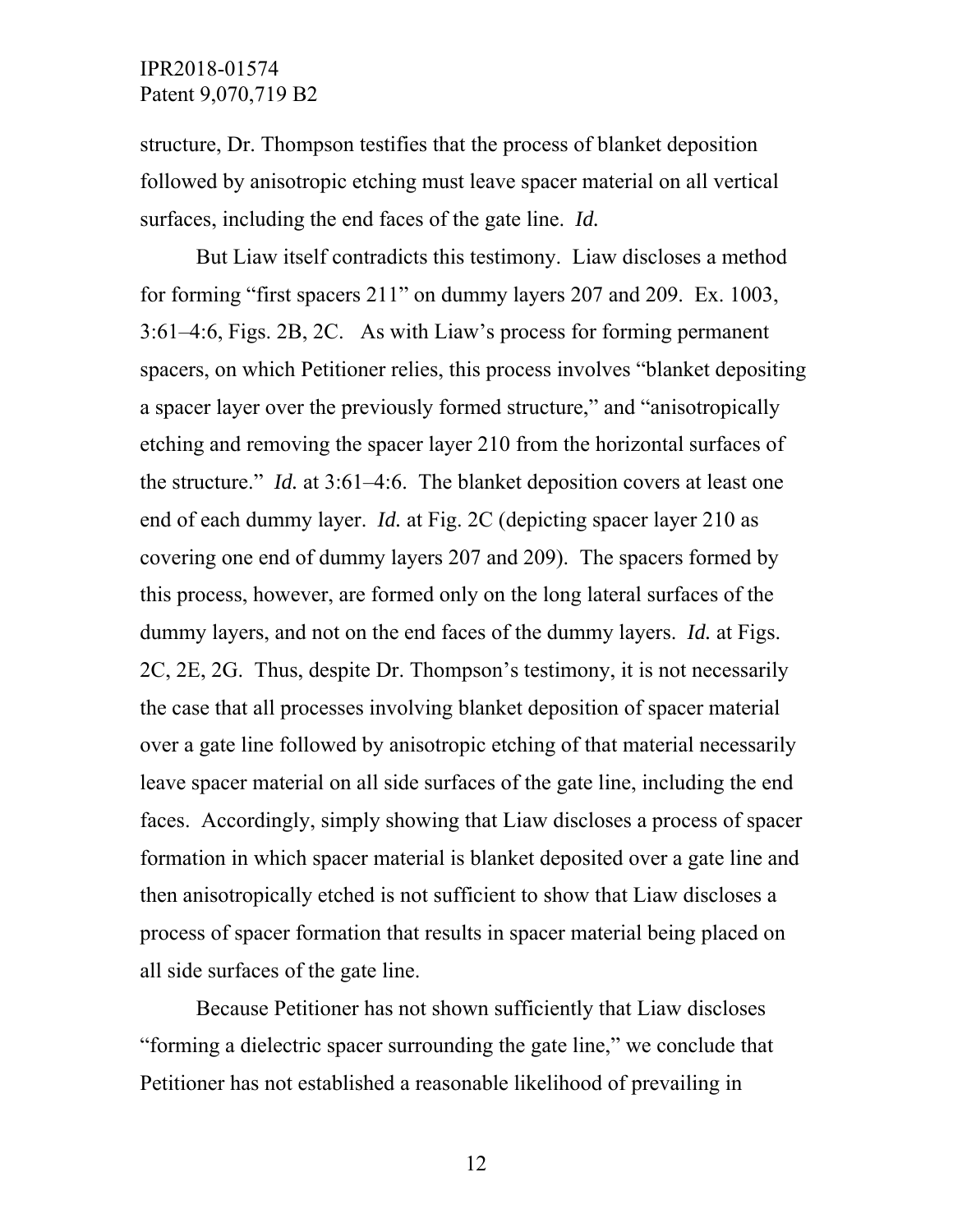showing the unpatentability either of claim 1 or of claims 2 and 6, which depend from claim 1, as anticipated by Liaw.

### *C. Alleged Obviousness over Liaw and Kim*

Petitioner argues that claim 7 of the '719 patent would have been obvious over the combination of Liaw and Kim. Pet. 39–43.

#### *1. Kim*

Kim relates to "a semiconductor device including a FinFET having a metal gate electrode and a fabricating method thereof." Ex. 1010, at [57]. Specifically, Kim teaches "a method of fabricating a semiconductor device" that involves "forming a dummy gate electrode," "forming a gate spacer on a sidewall of the dummy gate electrode," "removing the dummy gate electrode," and then "forming a metal gate electrode in an area in which the dummy gate electrode is removed." *Id.* ¶ 11.

#### *2. Analysis*

-

Claim 7 depends from claim 1. Ex. 1001, 10:52–56. Accordingly, claim 7 includes all the limitations of claim 1. 37 C.F.R. § 1.75(c). Petitioner argues that Liaw teaches all the limitations of claim 1. Pet. 41 ("Liaw taught all the limitations of claim 1"). As discussed above, however, we conclude that Petitioner has not shown sufficiently that Liaw teaches or suggests "forming a dielectric spacer surrounding the gate line."

Petitioner also argues that Kim teaches or suggests this limitation.<sup>9</sup> *Id.* at 42 ("[L]ike Liaw, Kim taught the FinFET structures required by

<sup>&</sup>lt;sup>9</sup> Petitioner's argument regarding Kim teaching "forming a dielectric spacer surrounding the gate line" arguably violates our rule against incorporation by reference, 37 C.F.R. § 42.6(a)(3), because Petitioner does not explain how Kim teaches this limitation. Instead, Petitioner merely cites to allegedly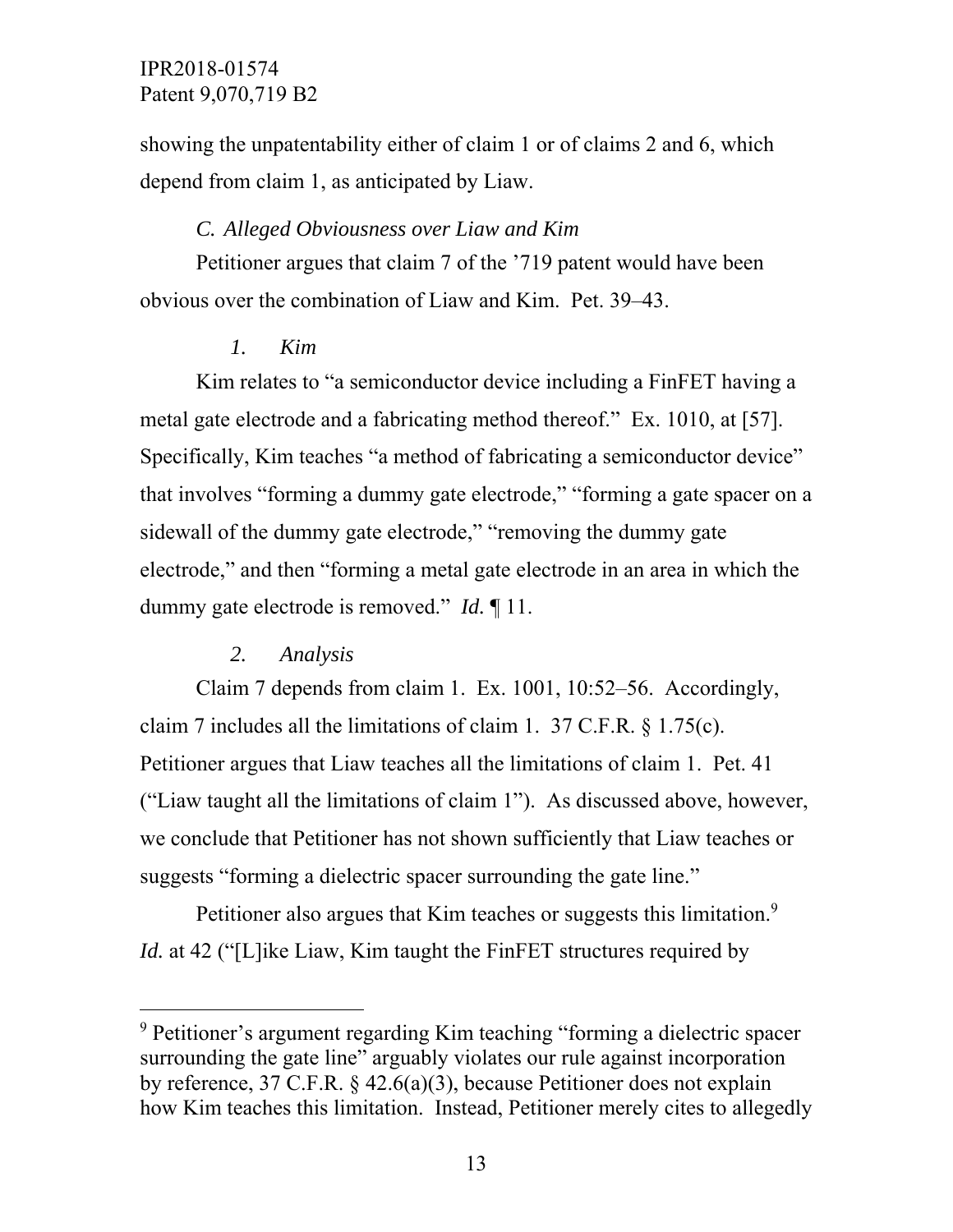-

claim 1—fins, gate lines, gate dielectric layers, and dielectric spacers.") (citing Ex. 1010, at [57],  $\P\P$  10–11, claims 1, 4). Petitioner is correct that Kim teaches "sidewall spacers." *E.g.*, Ex. 1010, at [57] ("The semiconductor device includes . . . a gate spacer formed on a sidewall of the metal gate electrode"), ¶¶ 10 ("a semiconductor device including . . . a gate spacer formed on a sidewall of the metal gate electrode"), 11 ("a method of fabricating a semiconductor device, including . . . forming a gate spacer on a sidewall of the dummy gate electrode"). But every portion of Kim cited by Petitioner teaches forming a gate spacer "on a sidewall of the . . . gate electrode." *Id.* at [57],  $\P\P$  10, 11, claims 1, 4. The formation of a spacer on a sidewall of an electrode is not necessarily the formation of a dielectric spacer surrounding the gate line. Accordingly, Petitioner has not shown sufficiently that Kim teaches or suggests "forming a dielectric spacer surrounding the gate line."

Because Petitioner has not shown sufficiently that either Liaw or Kim teaches "forming a dielectric spacer surrounding the gate line," and because claim 7 contains this limitation through its dependence from claim 1, we conclude that Petitioner has not established a reasonable likelihood of prevailing in showing the unpatentability of claim 7 as obvious over the combination of Liaw and Kim.

#### *D. Alleged Obviousness over Okuno and Liaw*

Petitioner argues that claims 1–3 and 6 of the '719 patent would have been obvious over the combination of Okuno and Liaw. Pet. 43–56.

relevant portions of Kim. Pet. 42; *see also* Pet. 71, 86 (repeating same argument). We address the argument here, however, for the sake of completeness.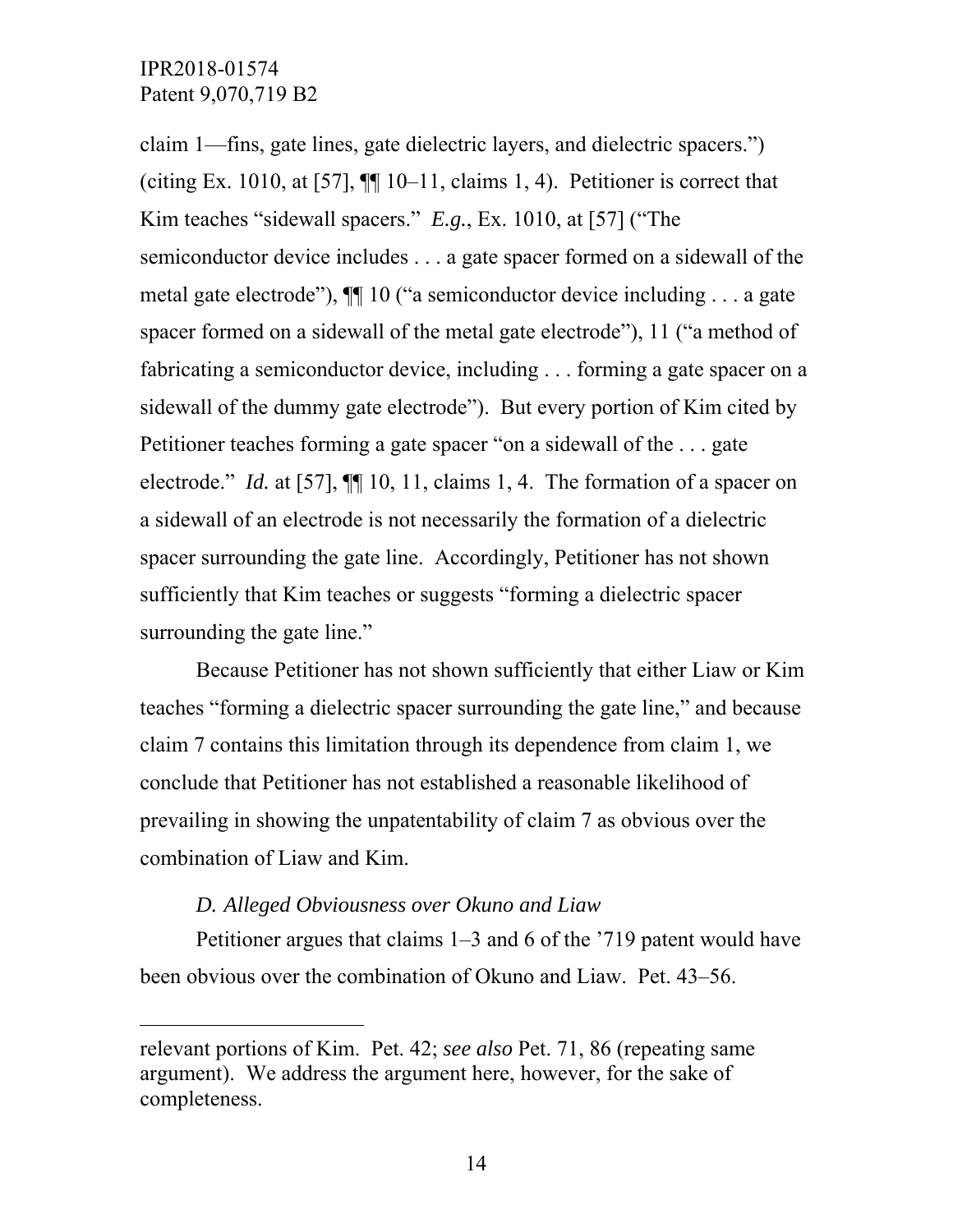#### *1. Okuno*

Okuno "is directed to a semiconductor device and a manufacturing method of the same." Ex. 1005 ¶ 2. In Okuno's process, a "straight and continuous" gate electrode 25 is formed. *Id.* ¶ 26, Fig. 6A. After the gate electrode is formed, "pocket implantation is performed . . . so as to form pocket regions 26" on both sides of the gate electrode. *Id.* ¶ 26, Fig. 6B. "Next, extension implantation is performed, as the gate electrode 25 still remains continuous, so as to form sidewall spacers" 27. *Id.* ¶ 26, Fig. 6C. After these steps, and after "source/drain implantation is performed," "the gate is cut and divided to form gate electrodes in designed shapes." *Id.* ¶ 26. Okuno states that its sidewall spacers 27 "are provided only in the longitudinal direction of the gate (i.e. along the gate length direction)." *Id.* ¶ 28. Although Okuno describes its sidewall spacers as formed via "extension implantation," *id.* ¶ 26, it also describes them as "formed, for example, of a CVD oxide film having a thickness of 30 to 80 nm." *Id.* ¶ 33.

Okuno illustrates its sidewall spacers 27 in two drawings, Figures 6C and 7B, which are reproduced below:

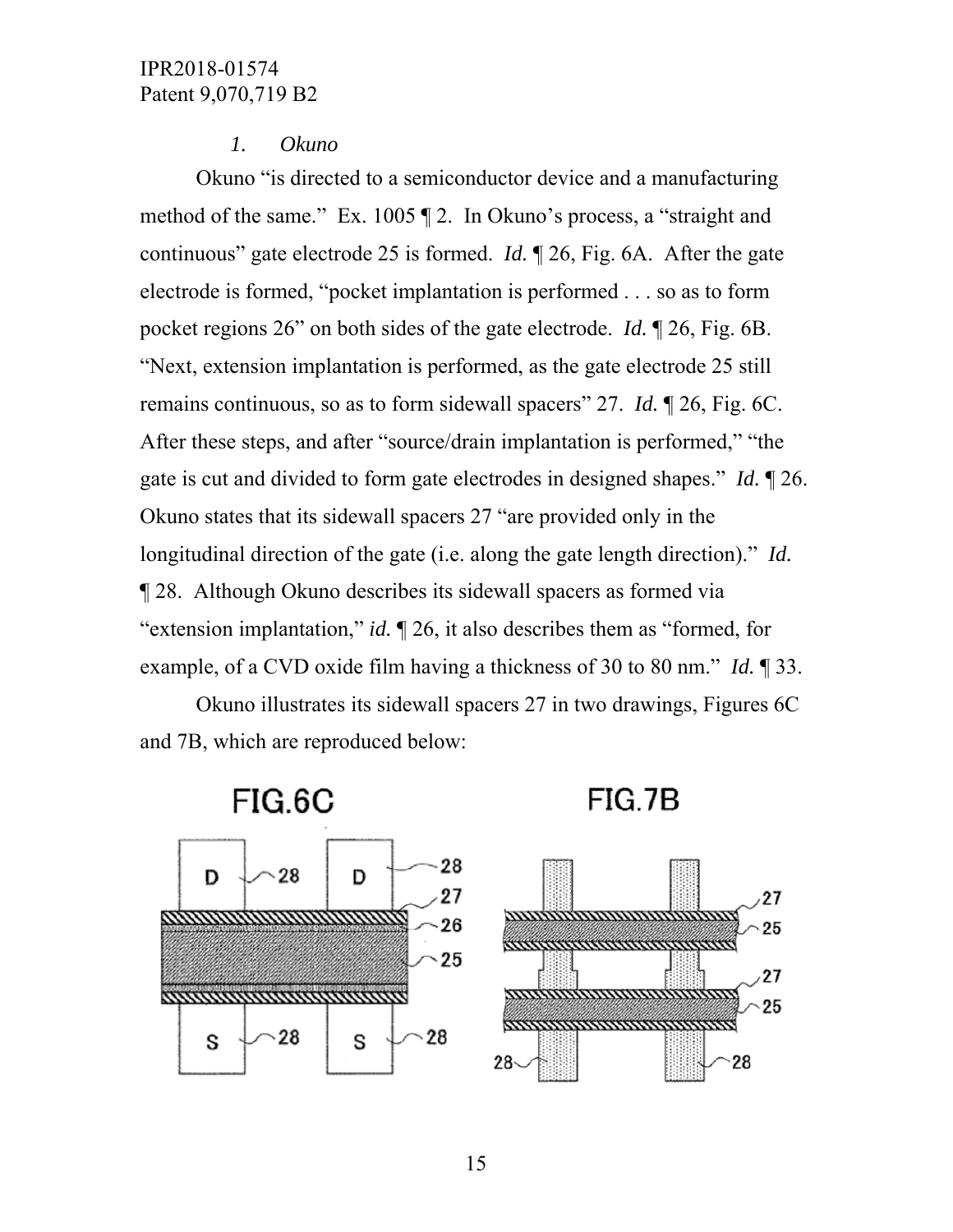*Id.* at Figs. 6C, 7B. Figure 6C illustrates one step of "a basic concept of the present disclosure," and Figure 7B illustrates one step of a "manufacturing process[] of a semiconductor device according to one embodiment of the present disclosure." *Id.* ¶¶ 20–21. In Figure 6C, "straight and continuous" gate electrode 25 overlays source and drain regions 28, with pocket regions 26 formed immediately adjacent to the long lateral surfaces of the gate electrode and sidewall spacers 27 formed immediately adjacent to the pocket regions. *Id.* ¶ 26. In Figure 7B, "straight and continuous" gate electrodes 25 overlay source and drain regions 28, with sidewall spacers 27 formed immediately adjacent to the long lateral surfaces of the gate electrodes. *Id.* ¶¶ 32–33. Wavy lines at the ends of each gate electrode suggest that the depicted structure continues beyond the left and right edges of the illustration.

#### *2. Analysis*

Independent claim 1 recites "forming a dielectric spacer surrounding the gate line." Ex. 1001, 10:19–32. Claims 2, 3, and 6 all depend from claim 1, so they include the same limitation. 37 C.F.R. § 1.75(c); Ex. 1001, 10:33–51. Petitioner argues that both Okuno and Liaw teach or suggest this limitation. Pet. 49–51. As discussed above with respect to the Liaw anticipation ground, Petitioner has not shown sufficiently that Liaw discloses "forming a dielectric spacer surrounding the gate line," because it is unclear whether Liaw's dielectric spacer is formed on the end faces of the gate line, as opposed to only on its long lateral surfaces.

As for Okuno, the parties dispute whether Okuno's sidewall spacers 27 are dielectric spacers of the type recited in the challenged claims, or whether they are instead extension implantation regions buried in the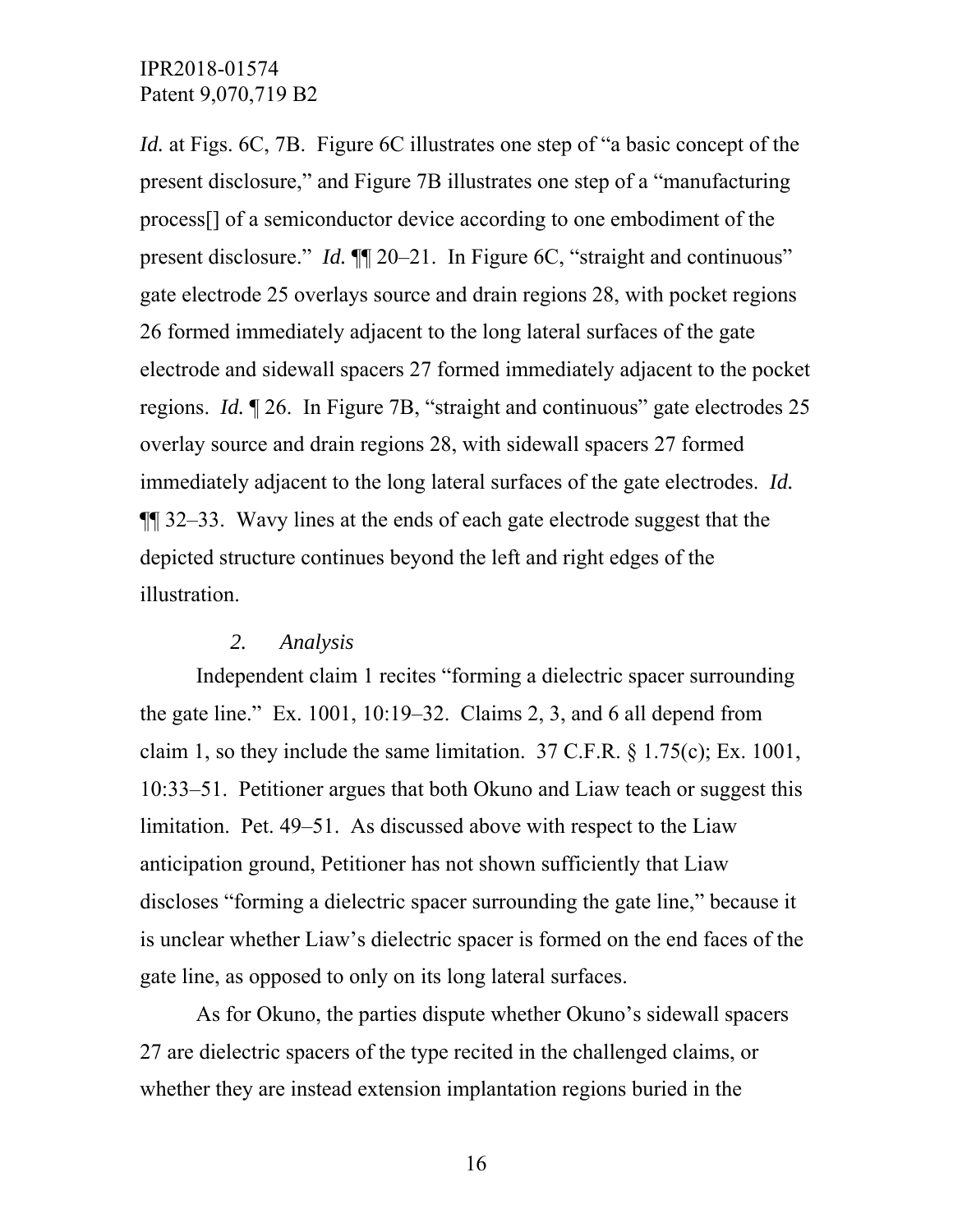$\overline{a}$ 

substrate. Pet. 49–52; Prelim. Resp. 23–26; Reply 1–6; Sur-Reply 1–4. On the present record, it is unclear which party is correct in its interpretation of Okuno. There is language in Okuno suggesting that sidewall spacers 27 are formed by implantation into the substrate. Ex. 1005 ¶ 26 ("extension implantation is performed . . . so as to form sidewall spacers . . ."). But there also is language suggesting that the sidewall spacers are formed of an oxide film deposited on top of the substrate. *Id.* ¶ 33 ("sidewalls 27 formed, for example, of a CVD oxide film having a thickness of 30 to 80 nm."). We need not resolve the question of whether Okuno's sidewall spacers are structures within or built on the top surface of the substrate. As discussed below, even assuming that Okuno's sidewall spacers are built on the top surface of the substrate, we conclude that Petitioner has not shown sufficiently that those spacers are present on all side faces of the gate lines, including the end faces.

On the present record, Okuno itself suggests that spacer material is not present on the end faces of its gate lines. Both Figure 6C and Figure 7B depict only spacers<sup>10</sup> formed on the long lateral surfaces of the gate electrodes, without depicting the end faces of those lines, which is at best ambiguous evidence that could not prove either the presence or the absence of spacer material on the end faces of the gate lines. Ex. 1005, Figs. 6C, 7B. Accordingly, these figures do not themselves depict spacer material enclosing the gate line on all side surfaces. Petitioner argues that Figure 7B

 $10$  The parties dispute whether Okuno's sidewall spacers 27 are dielectric spacers of the type recited in the challenged claims or whether they are instead extension implantation regions buried in the substrate. Pet. 49–52; Prelim. Resp. 23–26; Reply 1–6; Sur-Reply 1–4. On the present record, it is unclear which party is correct in its interpretation of Okuno.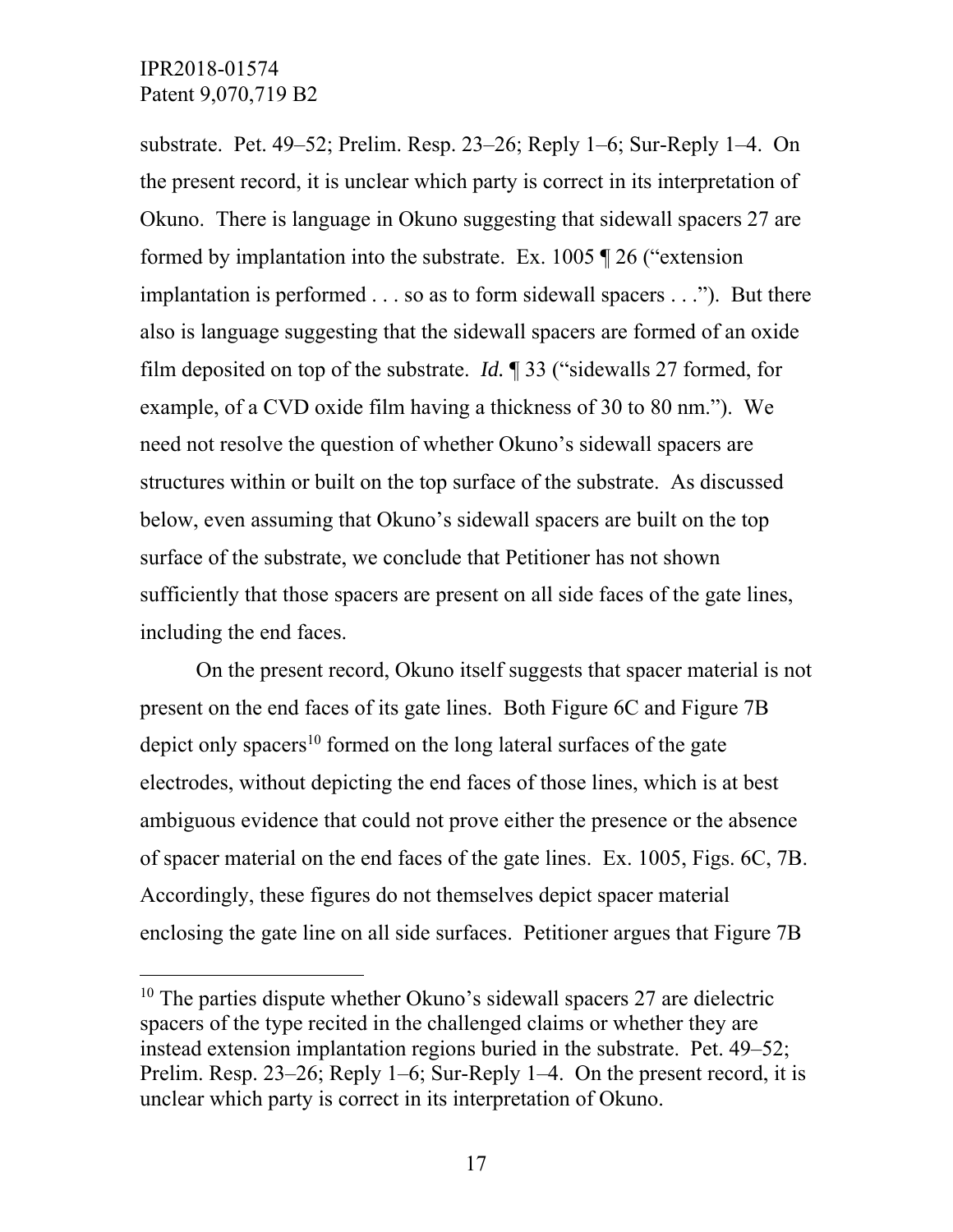supports the argument that spacer material is present on the end faces of the lines by noting that the "curvilinear ends" on the gate lines in Figure 7B "indicate that the gate lines continue to the left and right." Pet. 50 (citing Ex. 1002 ¶ 266). Petitioner is correct that Figure 7B indicates the continuation of the gate lines beyond the edges of the illustration, but the fact that the gate lines continue beyond the edges of the illustration says nothing about the presence or absence of spacer material on the end faces of the gate lines. Moreover, Okuno states that its sidewall spacers "are provided only in the longitudinal direction of the gate (i.e. along the gate length direction)," which is evidence that the spacers actually are not placed on the end faces of the gate lines. Ex. 1005 ¶ 28.

As it argued with respect to Liaw, Pet. 33, Petitioner argues that Okuno teaches using a deposition process to form its sidewall spacers that will always result in spacer material covering the end faces of the gate lines as well as their long lateral surfaces. *Id.* at 49. Specifically, Petitioner argues that "[a] person of skill in the art would have understood that" the CVD oxide film of Okuno "would cover the entire surface of the semiconductor substrate, including the long sides and ends of the gate lines." *Id.* (citing Ex. 1002  $\P$  265–266). This argument is supported by the testimony of Dr. Thompson, who testifies that "the conventional CVD . . . technique used to form the dielectric oxide sidewall spacers on the sidewalls of the gate lines in Okuno" would always result in "sidewall spacers [being] formed on all sides of the gate line, both the lateral sides and the end faces." Ex. 1002 ¶ 266. As discussed above with respect to the Liaw anticipation ground, however, the disclosure of Liaw makes clear that not all processes involving blanket deposition of spacer material over gate lines followed by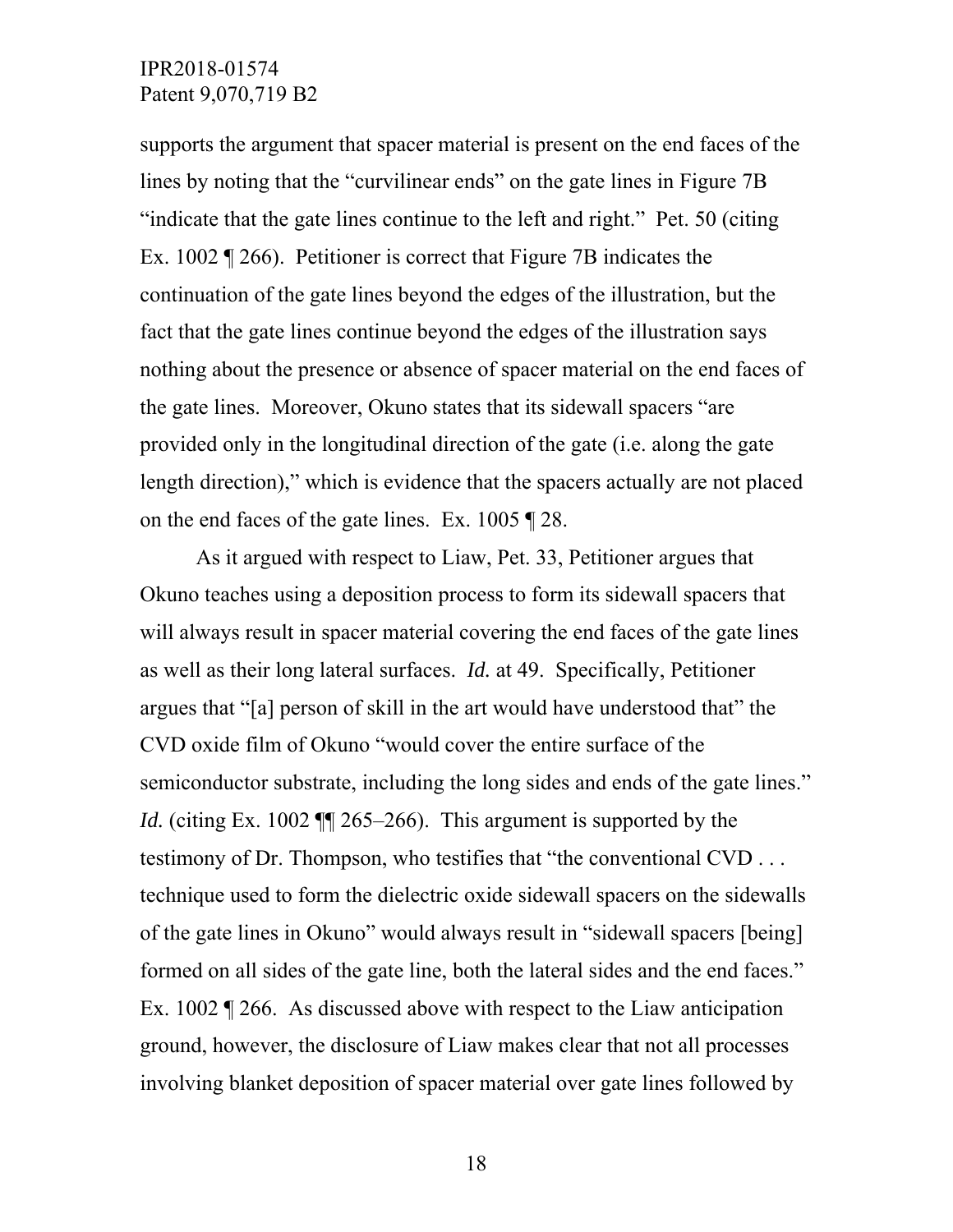anisotropic etching necessarily result in spacer material being present on the end faces of the gate lines. Ex. 1003, 3:61–4:6, Figs. 2B, 2C, 2E, 2G; Section B.2, *supra*. Accordingly, simply showing that Okuno discloses a process of spacer formation in which spacer material is blanket deposited over a gate line and then anisotropically etched is not sufficient to show that Okuno teaches or suggests a process of spacer formation that results in spacer material being placed on all side surfaces of the gate line.

Thus, Petitioner has not shown sufficiently that either Okuno or Liaw teaches or suggests "forming a dielectric spacer surrounding the gate line." Because claims 1–3 and 6 all include this limitation directly or through their dependence from claim 1, we conclude that Petitioner has not established a reasonable likelihood of prevailing in showing the unpatentability of claims 1–3 and 6 as obvious over the combination of Okuno and Liaw.

#### *E. Alleged Obviousness over Okuno, Liaw, and Kim*

Petitioner argues that claim 7 of the '719 patent would have been obvious over the combination of Okuno, Liaw, and Kim. Pet. 56–57. Claim 7 depends from claim 1. Ex. 1001, 10:52–56. Accordingly, claim 7 includes all the limitations of claim 1. 37 C.F.R. § 1.75(c). Petitioner relies on the combination of Okuno and Liaw to teach all the limitations of claim 1, including the "forming a dielectric spacer surrounding the gate line" limitation discussed above. Pet. 56 ("Okuno in combination with Liaw taught all the limitations of claim 1"). Petitioner does not argue in the context of the combination of the teachings of Okuno, Liaw, and Kim that Kim also teaches or suggests this limitation. *Id.* at 56–57. Moreover, as discussed above, we are not persuaded by Petitioner's argument with respect to the proposed combination of Liaw and Kim that Petitioner has shown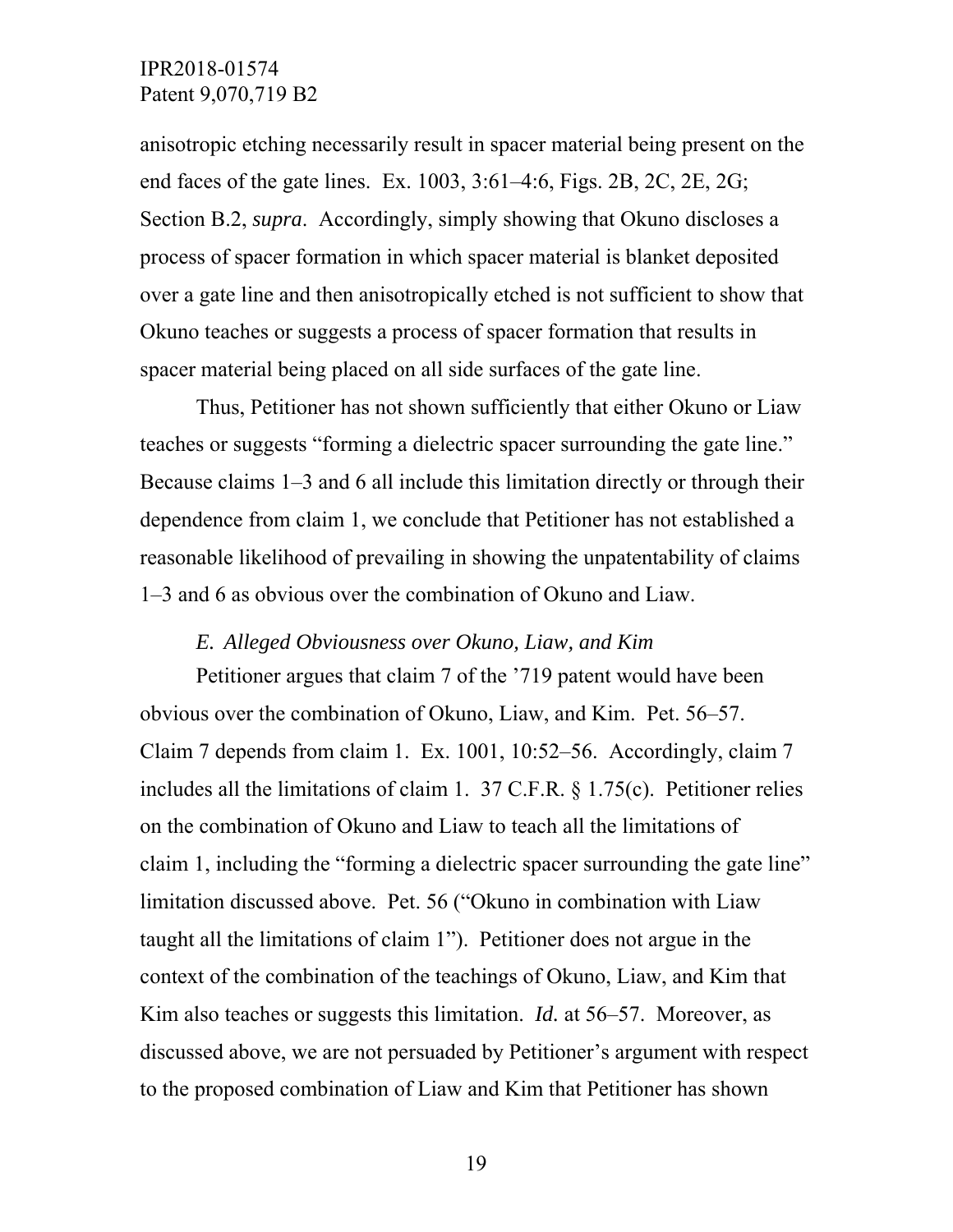sufficiently that Kim teaches or suggests this limitation. *See* Section C.2, *supra*.

Because Petitioner has not shown sufficiently that Okuno, Liaw, or Kim teaches "forming a dielectric spacer surrounding the gate line," and because claim 7 contains this limitation, we conclude that Petitioner has not established a reasonable likelihood of prevailing in showing the unpatentability of claim 7 as obvious over the combination of Okuno, Liaw, and Kim.

#### *F. Alleged Obviousness over Mandelman and Liaw*

Petitioner argues that claims 1–3 and 6 would have been obvious over the combination of Mandelman and Liaw. Pet. 57–68.

#### *1. Mandelman*

Mandelman relates to "improved semiconductor device structures and methods used to interconnect the transistors in a conventional [static RAM] memory cell while simultaneously either reducing the number of CA contacts or completely eliminating CA contacts." Ex. 1006 ¶ 10. In Mandelman's method, sidewall spacers are formed on conductor lines that overlay active semiconductor regions. *Id.* ¶¶ 24–29. This process is depicted in Figure 2 of Mandelman, which is reproduced below: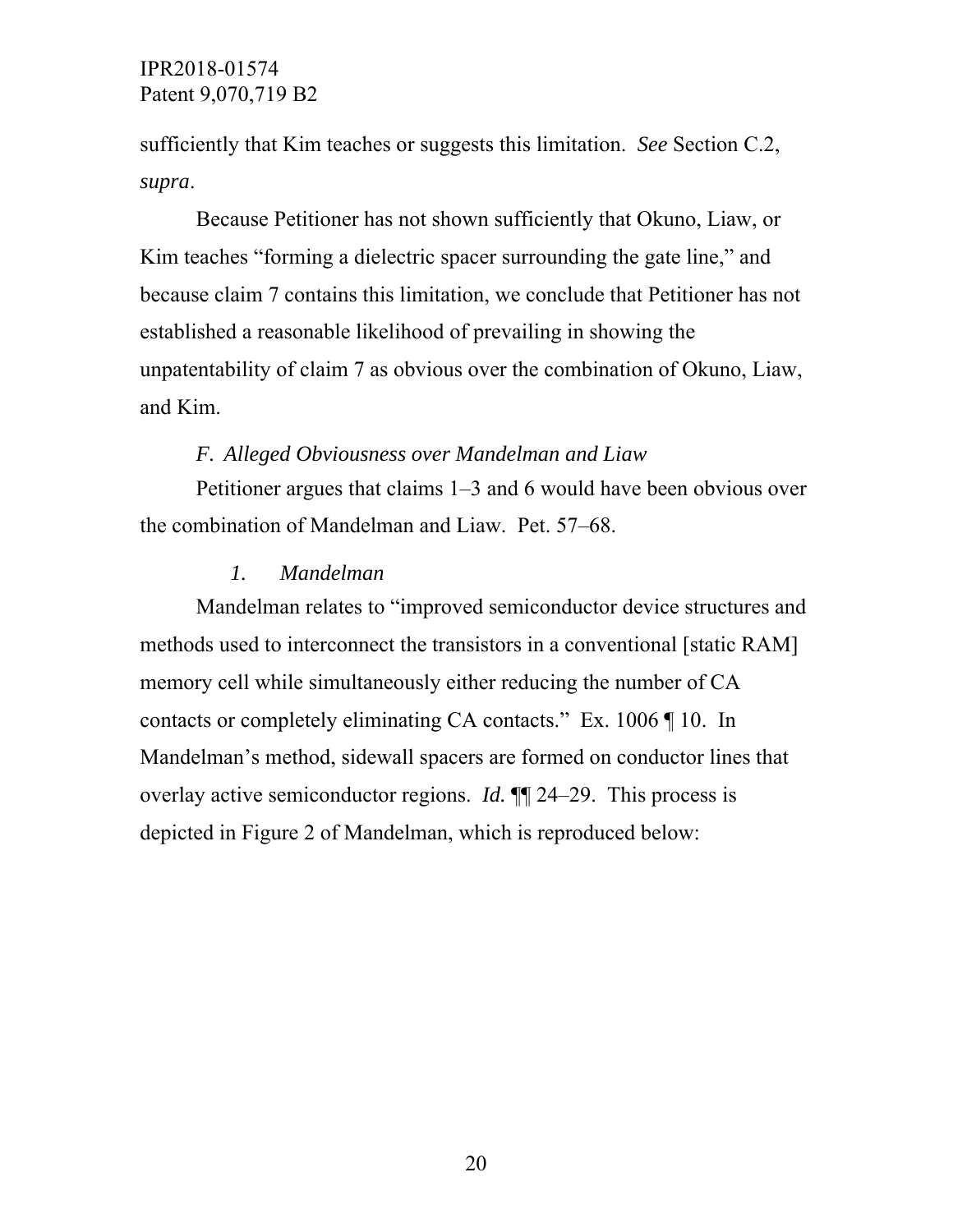

**FIG. 2** 

*Id.* at Fig. 2. Figure 2 depicts a cross-sectional view of a portion of a substrate at one stage of "a processing method in accordance with an embodiment of the invention" of Mandelman. *Id.* 15. Conductor lines 36, 38, 40 overlay active semiconductor regions 12, 14, 16, 18. *Id.* ¶¶ 24–27, 29, Fig. 2. Sidewall spacers 42, 44, 46, 48, 50, 52 "are formed on the sidewalls" of conductor lines 36, 38, 40. *Id.* ¶ 29. The sidewalls of each conductor line are indicated in Figure 2. For example, the sidewalls of conductor line 36 are depicted as 37a and 37b, with sidewall spacer 42 immediately adjacent to sidewall 37a and sidewall spacer 44 immediately adjacent to sidewall 37b.

## *2. Analysis*

Each of claims 1–3 and 6 contains a limitation requiring "forming a dielectric spacer surrounding the gate line." Ex. 1001, 10:19–51. Petitioner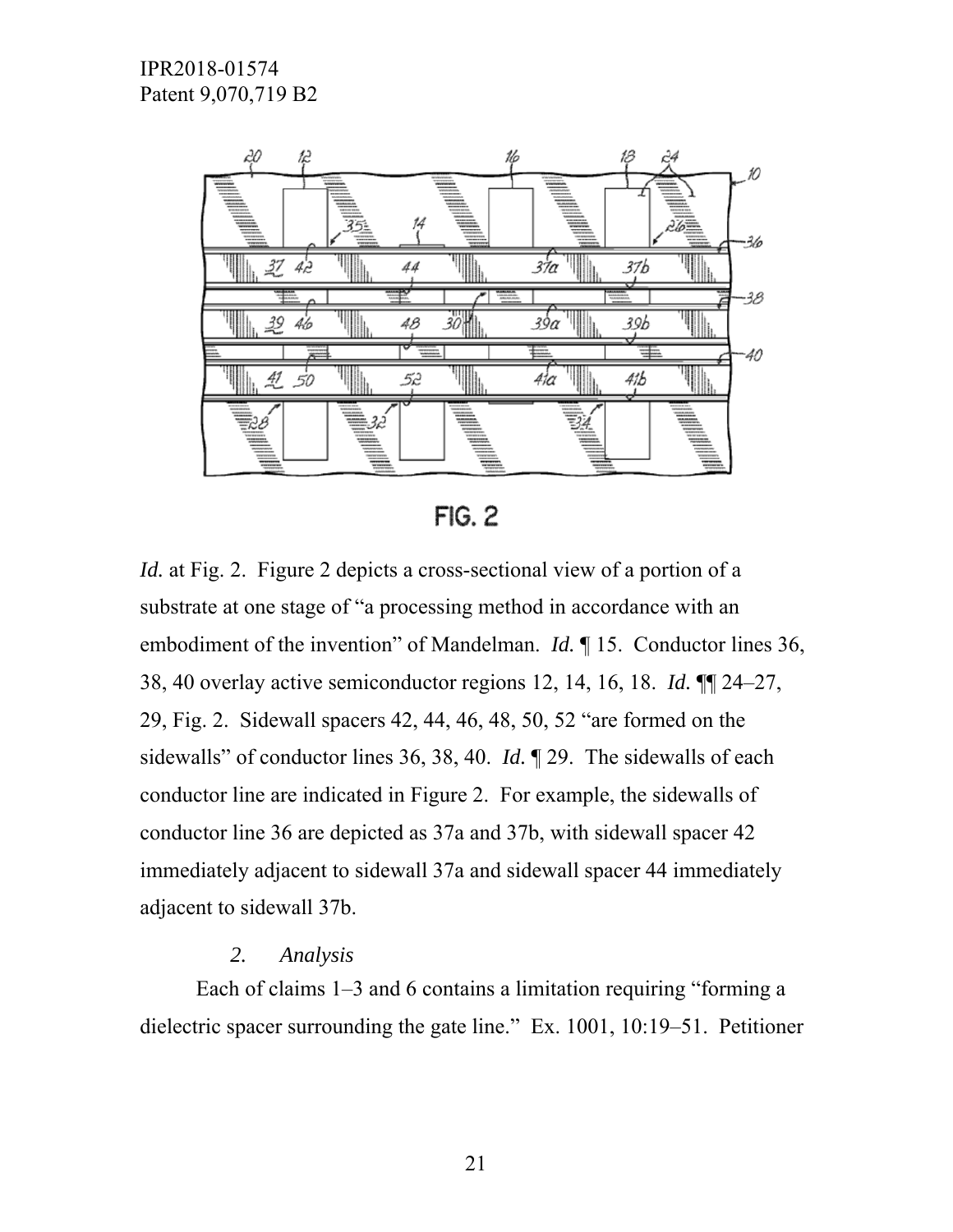$\overline{a}$ 

argues that both Mandelman and Liaw teach or suggest this limitation.<sup>11</sup> Pet. 62–64. As discussed above with respect to the Liaw anticipation ground, Petitioner has not shown sufficiently that Liaw discloses "forming a dielectric spacer surrounding the gate line," because it is unclear whether Liaw's dielectric spacer is formed on the end faces of the gate line, as opposed to only on its long lateral surfaces. Section B.2, *supra*. We find the same to be true with respect to Mandelman.

On the present record, Mandelman itself suggests that spacer material is not present on the end faces of its gate lines. First, Figure 2 of Mandelman is ambiguous in the same way that Figures 6C and 7B of Okuno are ambiguous, because it does not depict the end faces of the gate lines, providing no evidence as to either the presence or absence of spacer material in those locations. Ex. 1006, Fig. 2. Second, Mandelman identifies each gate line as having sidewall spacers only on two lateral surfaces, not the four lateral surfaces that would be expected if spacer material were present on both the long lateral surfaces and both the end faces. *Id.* ¶ 29 ("sidewall spacers are formed on the sidewalls 37a,b of conductor line 36", Fig. 2. This is evidence that the spacers actually are not placed on the end faces of the gate lines.

As it did with the similar problems in Okuno and Liaw, Petitioner tries to overcome this problem with Mandelman by arguing that Mandelman teaches using a deposition process to form its sidewall spacers that will

 $11$  Although the portion of the Petition relating to this asserted ground does not contain any argument that Liaw teaches or suggests "forming a dielectric spacer surrounding the gate line," Pet. 62–64, Petitioner argues in other portions of the Petition that Liaw teaches or suggests this limitation. *See, e.g.*, *id.* at 33–34, 49–52.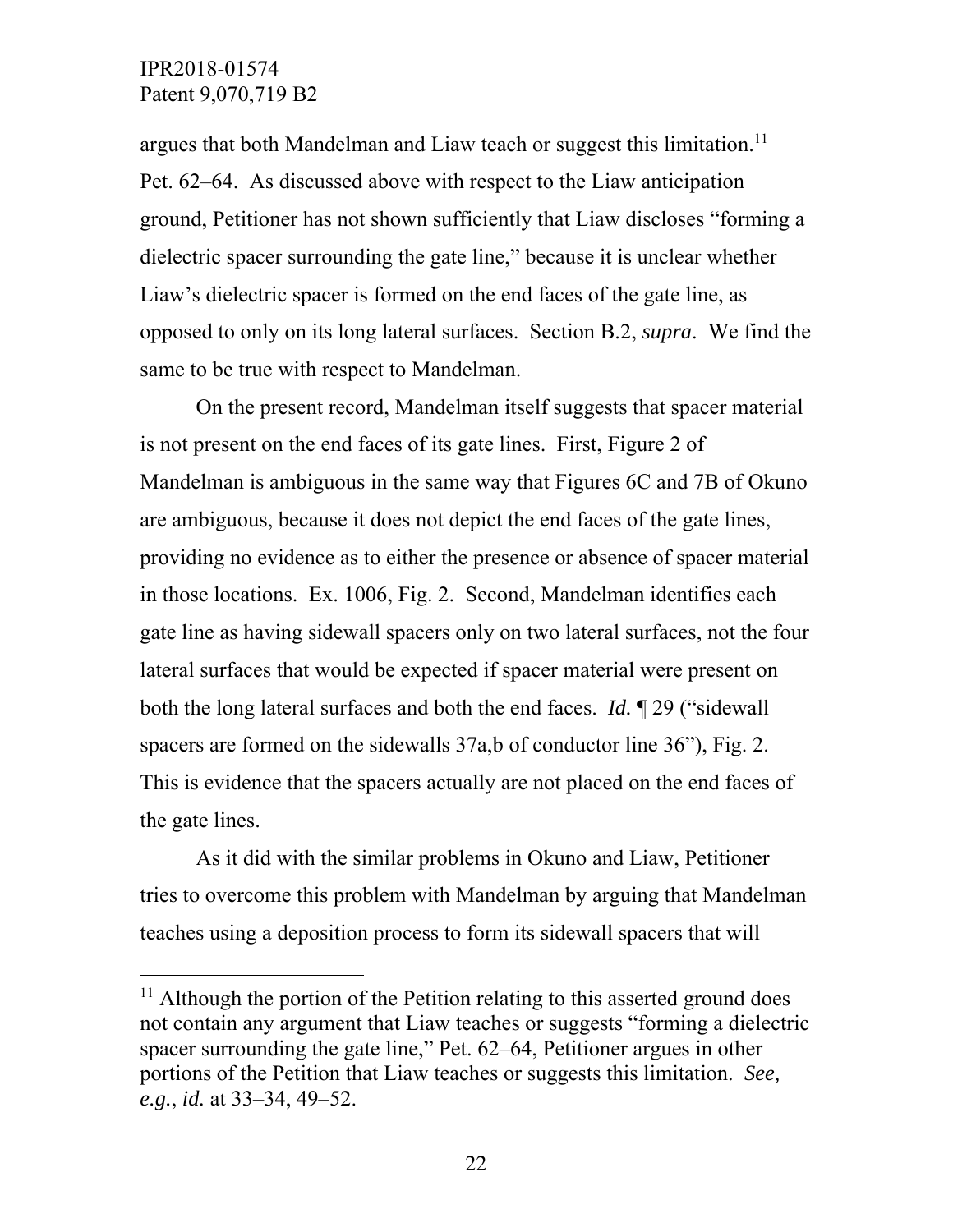always result in spacer material covering the end faces of the gate lines as well as their long lateral surfaces. Pet. 62–63. Specifically, Petitioner argues that Mandelman's deposition of "a blanket layer" would always "create spacer material on all sides of the gate line," and Mandelman's "reactive ion etching" would "'remove[] portions of the blanket dielectric layer from substantially horizontal surfaces at a faster rate than from substantially vertical surfaces." *Id.* (quoting Ex. 1006 ¶ 29; citing Ex. 1002 ¶¶ 316–318). As discussed above with respect to Okuno and Liaw, this argument relies on the presumed fact that all processes involving blanket deposition followed by anisotropic etching necessarily result in the deposited material being placed on and remaining on all vertical surfaces. *See* Section D.2, *supra*. But, as also discussed above, Liaw teaches a process of blanket deposition followed by anisotropic etching that does not result in the presence of the deposited material on all vertical surfaces. Ex. 1003, 3:61– 4:6, Figs. 2B, 2C, 2E, 2G; Section B.2, *supra*. Accordingly, simply showing that Mandelman discloses a process of spacer formation in which spacer material is blanket deposited over a gate line and then anisotropically etched is not sufficient to show that Mandelman teaches or suggests a process of spacer formation that results in spacer material being placed on all side surfaces of the gate line.

Thus, Petitioner has not shown sufficiently that either Mandelman or Liaw teaches or suggests "forming a dielectric spacer surrounding the gate line." Because claims 1–3 and 6 all contain this limitation, we conclude that Petitioner has not established a reasonable likelihood of prevailing in showing the unpatentability of claims 1–3 and 6 as obvious over the combination of Mandelman and Liaw.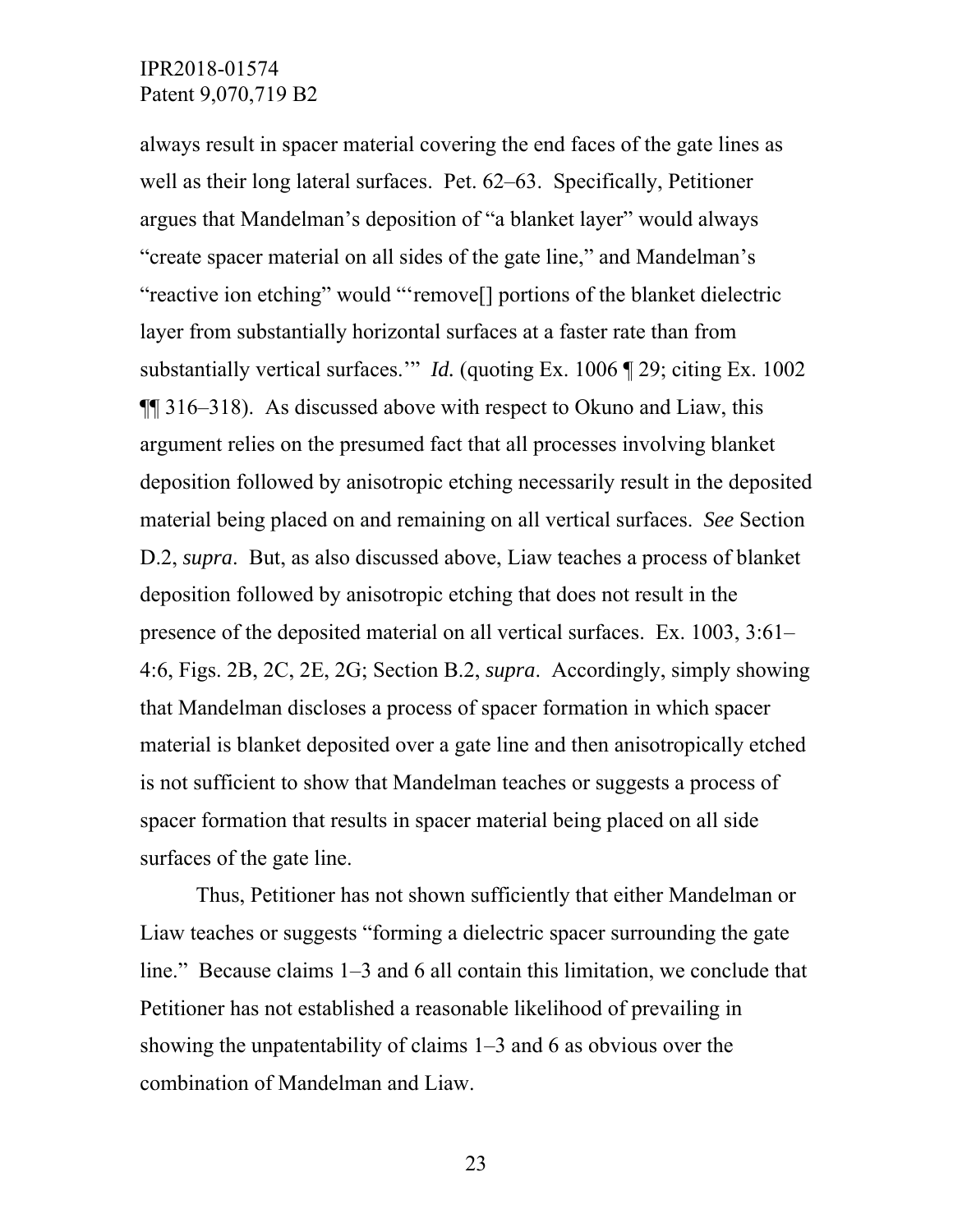*G. Alleged Obviousness over Mandelman, Liaw, and Kim* 

Petitioner argues that claim 7 of the '719 patent would have been obvious over the combination of Mandelman, Liaw, and Kim. Pet. 68–72. Claim 7 depends from claim 1. Ex. 1001, 10:52–56. Accordingly, claim 7 includes all the limitations of claim 1. 37 C.F.R. § 1.75(c). Petitioner argues that the combination of Mandelman and Liaw teaches all the limitations of claim 1. Pet. 70 ("Mandelman and Liaw taught all limitations in claim 1"). As discussed above, however, we conclude that Petitioner has not shown sufficiently that either Mandelman or Liaw teaches or suggests "forming a dielectric spacer surrounding the gate line."

Petitioner also argues that Kim teaches or suggests this limitation, repeating the argument it offers with respect to the Liaw/Kim ground. *Compare id.* at 71 ("Like Liaw, Kim taught the FinFET structures recited in claim 1—fins, gate lines, gate dielectric layers, and sidewall spacers."), *with id.* at 42 ("[L]ike Liaw, Kim taught the FinFET structures required by claim 1—fins, gate lines, gate dielectric layers, and dielectric spacers."). As discussed above, we are not persuaded by this argument that Petitioner has shown sufficiently that Kim teaches or suggests "forming a dielectric spacer surrounding the gate line."

Because Petitioner has not shown sufficiently that Mandelman, Liaw, or Kim teaches "forming a dielectric spacer surrounding the gate line," and because claim 7 contains this limitation, we conclude that Petitioner has not established a reasonable likelihood of prevailing in showing the unpatentability of claim 7 as obvious over the combination of Mandelman, Liaw, and Kim.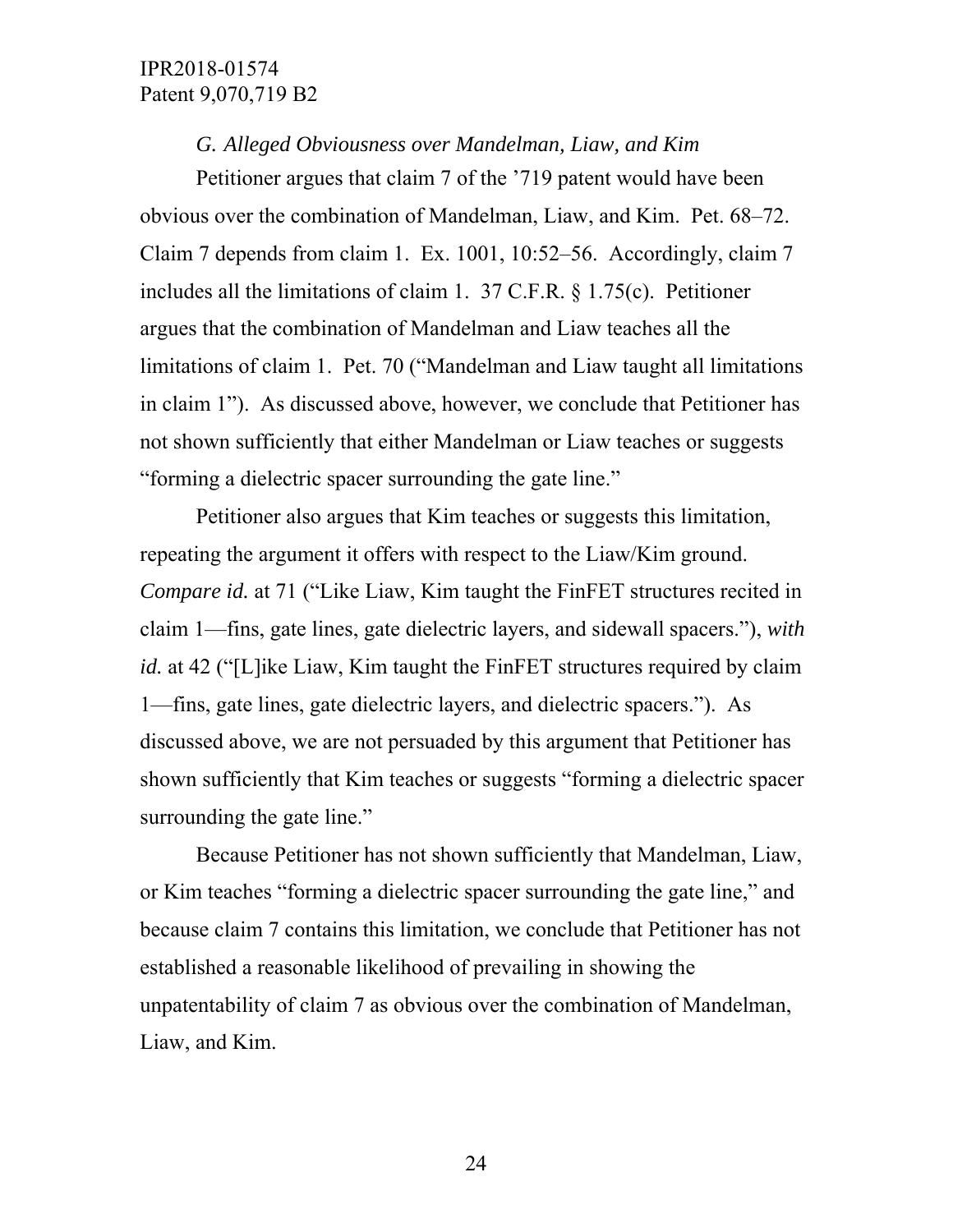#### *H. Alleged Obviousness over Okuno and Chang*

Petitioner argues that claims 1–3 and 6 would have been obvious over the combination of Okuno and Chang. Pet. 72–83.

#### *1. Chang*

Chang "relate[s] generally to semiconductor processing and more specifically to methods for isolating semiconductor structures." Ex. 1004, 1:6–8. Chang's method "forms a grid of continuous parallel gate electrode structures overlaying a grid of continuous parallel diffusion regions," with those grids being "perpendicular to each other," forming "an overlapping array." *Id.* at 2:28–37. After the grids are formed, Chang teaches "selectively removing specific interconnecting gate electrode regions" and replacing the "removed material . . . with a dielectric material" in order to isolate individual transistors from one another. *Id.* at 2:43–55. In some embodiments of Chang, "the substrate surface [is not] planar," permitting "subsequently patterned gate electrodes [to] wrap around the top and sidewalls of the diffusion regions, thereby forming tri-gates or similar structures." *Id.* at 3:25–30.

#### *2. Analysis*

Each of claims 1–3 and 6 contains a limitation requiring "forming a dielectric spacer surrounding the gate line." Ex. 1001, 10:19–51. Petitioner argues that Okuno teaches or suggests this limitation. Pet. 77–79. As discussed above with respect to the proposed combination of Okuno and Liaw, Petitioner has not shown sufficiently that Okuno teaches or suggests "forming a dielectric spacer surrounding the gate line," because it is unclear whether Okuno's dielectric spacer is formed on the end faces of the gate line, as opposed to only on its long lateral surfaces. Petitioner does not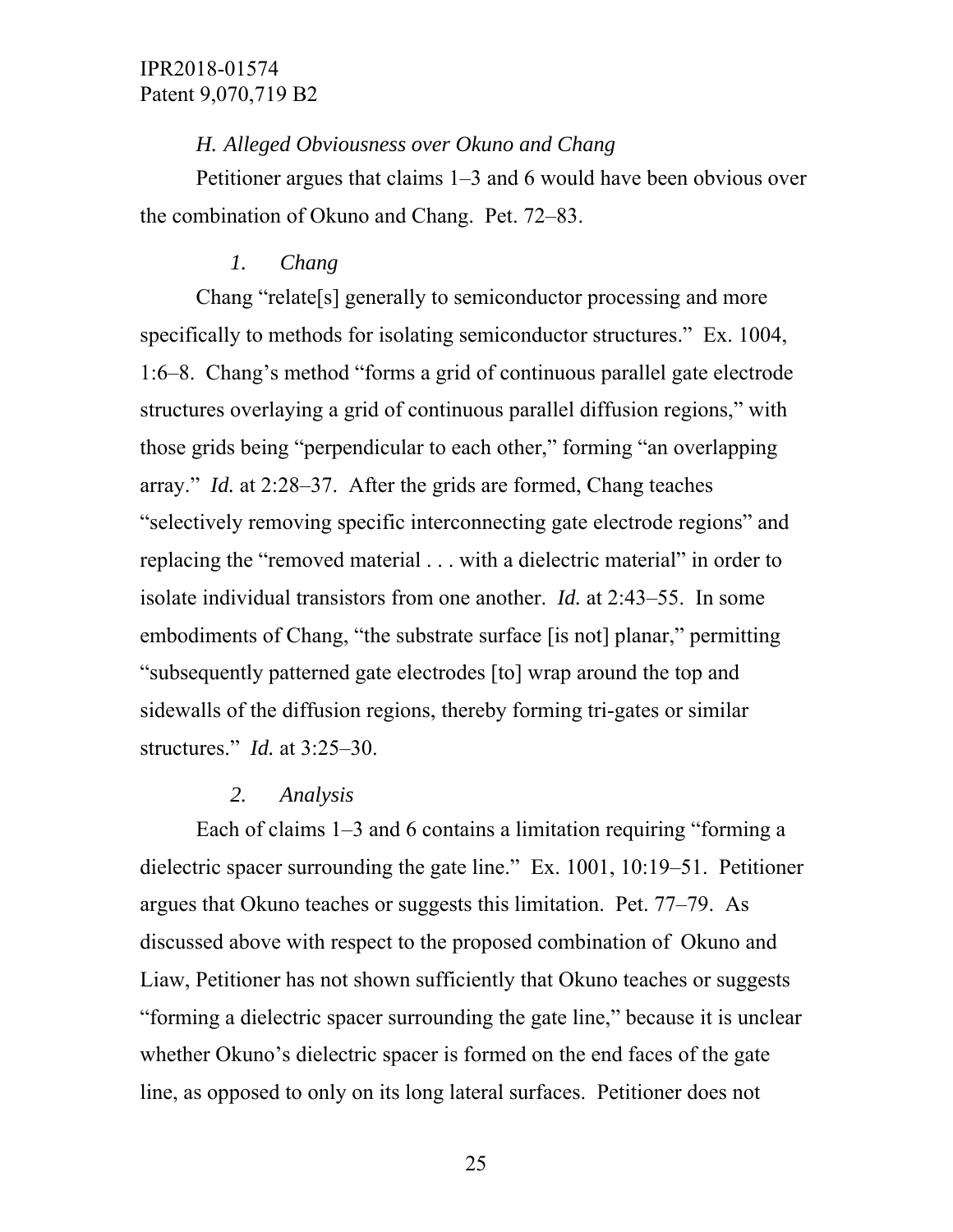$\overline{a}$ 

argue that Chang teaches or suggests this limitation.12 *Id.* Accordingly, we conclude that Petitioner has not established a reasonable likelihood of prevailing in showing the unpatentability of claims 1–3 and 6 as obvious over the combination of Okuno and Chang.

#### *I. Alleged Obviousness over Okuno, Chang, and Kim*

Petitioner argues that claim 7 of the '719 patent would have been obvious over the combination of Okuno, Chang, and Kim. Pet. 83–87. Claim 7 depends from claim 1. Ex. 1001, 10:52–56. Accordingly, claim 7 includes all the limitations of claim 1. 37 C.F.R. § 1.75(c). Petitioner argues that the combination of Okuno and Chang teaches all the limitations of claim 1. Pet. 86 ("Okuno and Chang taught all limitations of claim 1"). As discussed above, however, we conclude that Petitioner has not shown sufficiently that either Okuno or Chang teaches or suggests "forming a dielectric spacer surrounding the gate line."

Petitioner also argues that Kim teaches or suggests this limitation, repeating the argument it offers with respect to the Liaw/Kim ground. *Compare id.* ("Like Chang, Kim taught the FinFET structures recited in claim 1—fins, gate lines, gate dielectric layers, and sidewall spacers."), *with id.* at 42 ("[L]ike Liaw, Kim taught the FinFET structures required by claim

 $12$  In discussing the Okuno/Chang/Kim ground, Petitioner states in passing that "Chang . . . taught the FinFET structures recited in claim 1—fins, gate lines, gate dielectric layers, and sidewall spacers." Pet. 86. But Petitioner does not explain in that portion of the Petition how Chang teaches sidewall spacers that surround the gate lines, nor does Petitioner even cite to Chang to support this statement. *Id.* In the portion of the Petition discussing the Okuno/Chang ground, Petitioner does not argue, much less show sufficiently, that Chang teaches "forming a dielectric spacer surrounding the gate line." *Id.* at 77–79.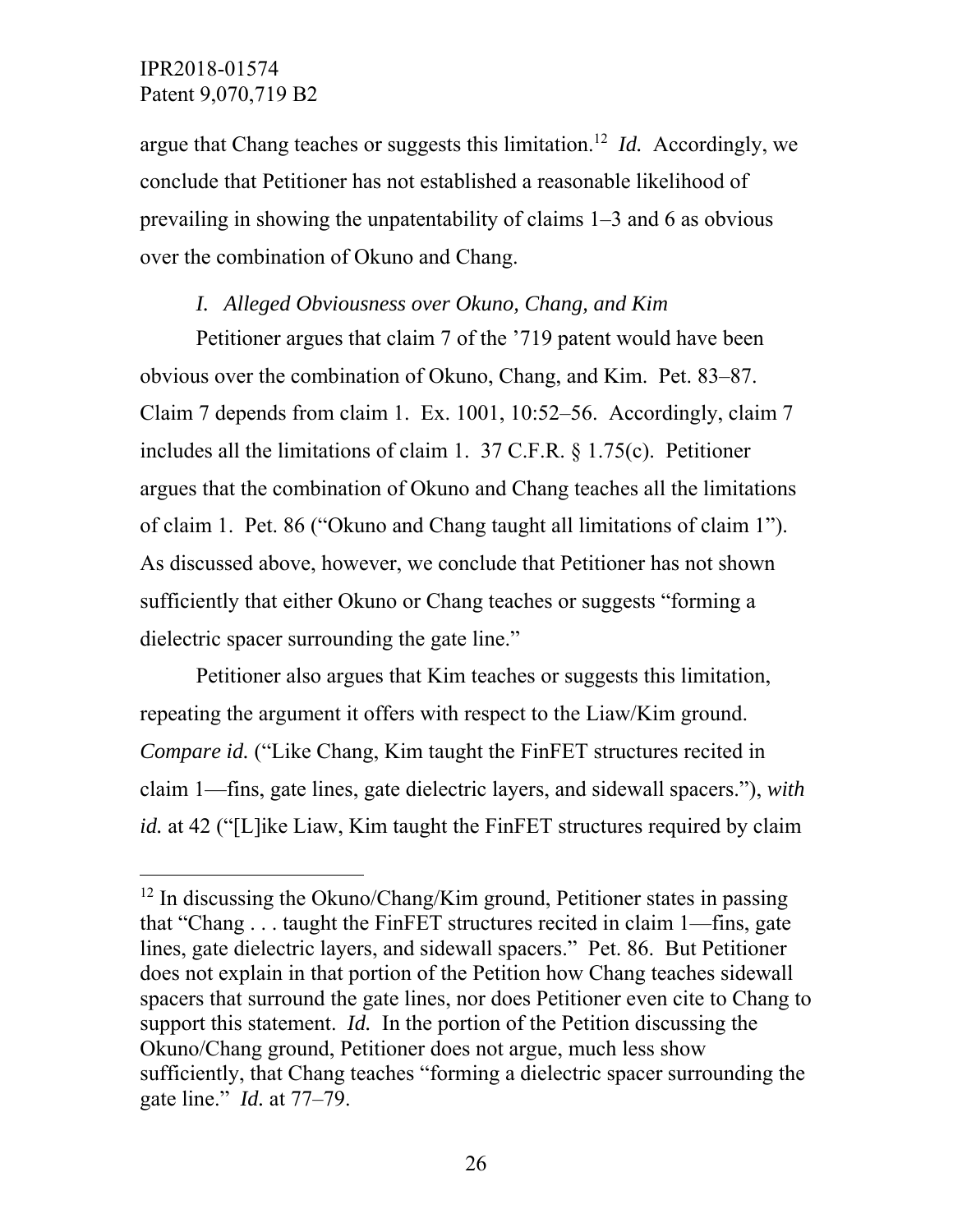1—fins, gate lines, gate dielectric layers, and dielectric spacers."). As discussed above, we are not persuaded by that Petitioner has shown sufficiently that Kim teaches or suggests "forming a dielectric spacer surrounding the gate line."

Because Petitioner has not shown sufficiently that Okuno, Chang, or Kim teaches "forming a dielectric spacer surrounding the gate line," and because claim 7 contains this limitation, we conclude that Petitioner has not established a reasonable likelihood of prevailing in showing the unpatentability of claim 7 as obvious over the combination of Okuno, Chang, and Kim.

# **CONCLUSION**

Upon consideration of the Petition, the Preliminary Response, and the evidence before us, we determine that Petitioner has not shown a reasonable likelihood of prevailing with respect to at least one challenged claim. Accordingly, we do not institute *inter partes* review of any challenged claim.

#### ORDER

It is hereby

ORDERED that, pursuant to 35 U.S.C. § 314, the Petition is denied, and no *inter partes* review is instituted.